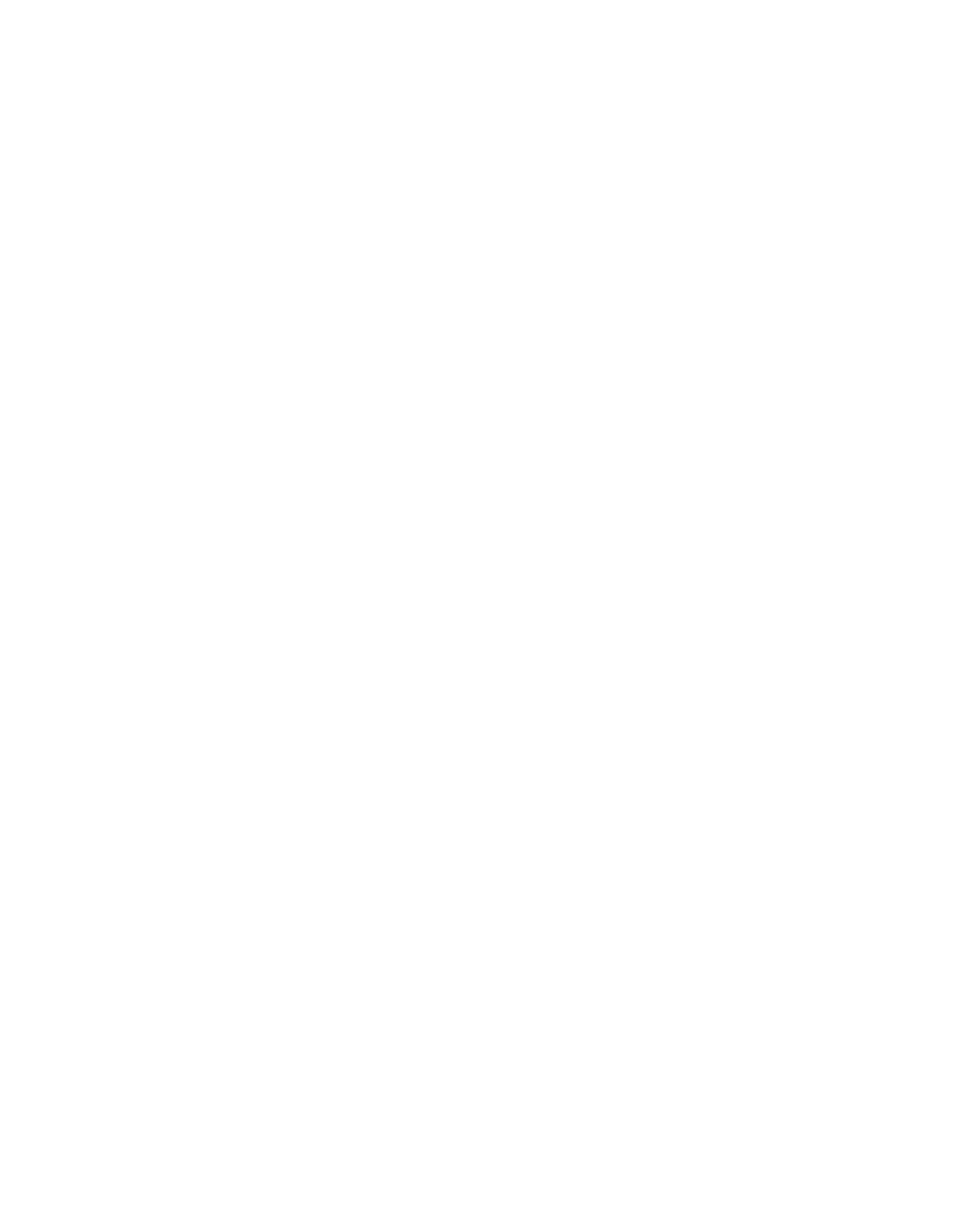# **Family Religious Involvement and the Quality of Parental Relationships for Families With Early Adolescents**

*by Christian Smith and Phillip Kim*

**A Research Report of the**



**Number 5**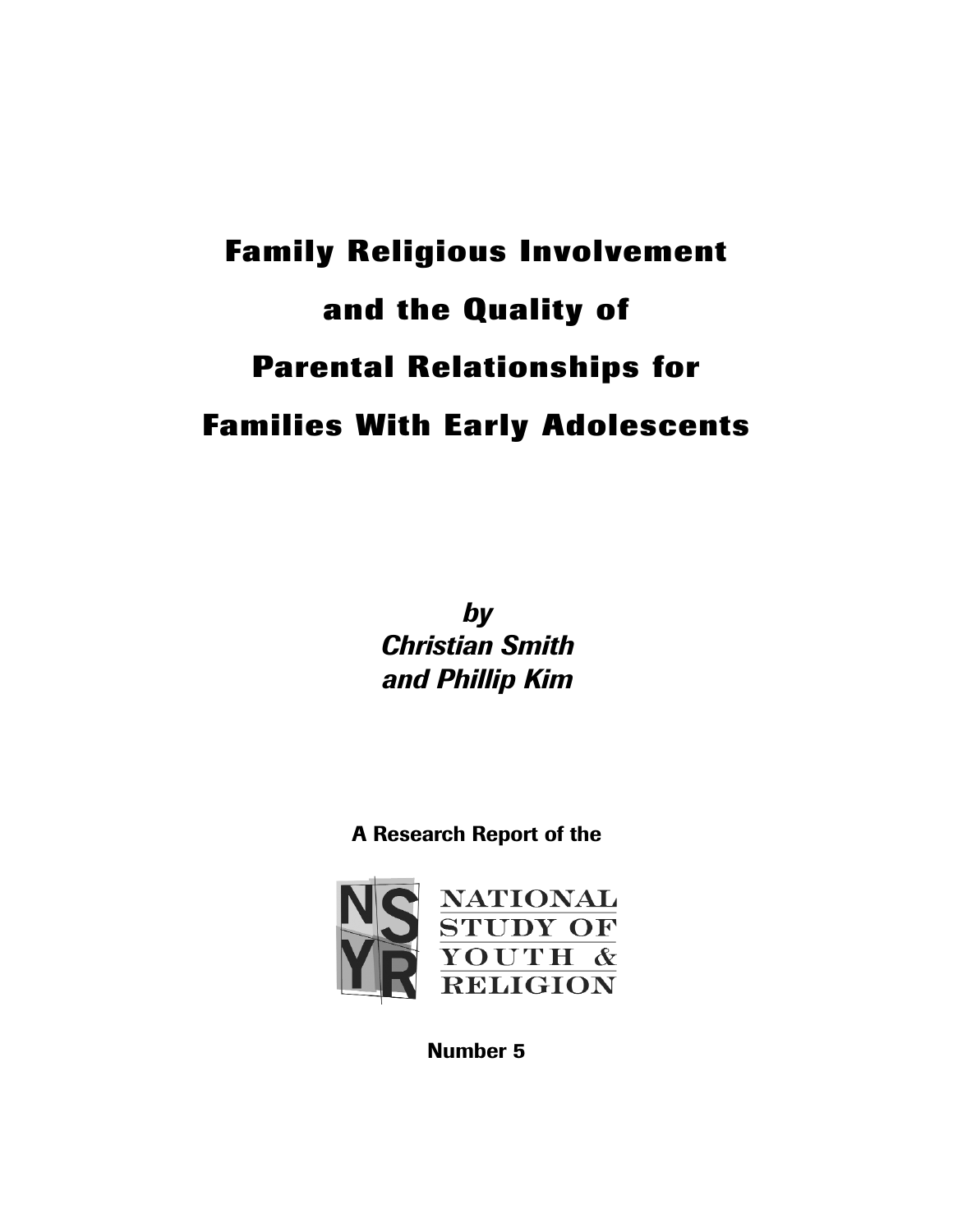

The National Study of Youth and Religion, funded by Lilly Endowment Inc. and under the direction of Dr. Christian Smith, professor in the Department of Sociology, is based at the Odum Institute for Research in Social Science at The University of North Carolina at Chapel Hill. This four-year research project began in August 2001 and will con-

tinue until August 2005. The purpose of the project is to research the shape and influence of religion and spirituality in the lives of U.S. adolescents; to identify effective practices in the religious, moral, and social formation of the lives of youth; to describe the extent to which youth participate in and benefit from the programs and opportunities that religious communities are offering to their youth; and to foster an informed national discussion about the influence of religion in youth's lives, in order to encourage sustained reflection about and rethinking of our cultural and institutional practices with regard to youth and religion.

#### **Family Religious Involvement and the Quality of Parental Relationships for Families with Early Adolescents**

by Christian Smith and Phillip Kim

#### **A Research Report of the National Study of Youth and Religion, Number 5**

About the Authors — Christian Smith is Stuart Chapin Distinguished Professor and Associate Chair of Sociology at the University of North Carolina at Chapel Hill. Phillip Kim is a Ph.D. graduate student in sociology at the University of North Carolina at Chapel Hill.

Cover Design: Sandy Fay, Laughing Horse Graphics, Quakertown, PA Interior Design: Roxann L. Miller

Editors: Roxann L. Miller Chris Coletta Theresa M. Rupar

© 2003 by the National Study of Youth and Religion All rights reserved.

Additional copies of this report are available for \$4. Please make checks payable to the Odum Institute and mail to: National Study of Youth and Religion The University of North Carolina at Chapel Hill CB# 3057 Chapel Hill, NC 27599-3057

Website: www.youthandreligion.org Email: youthandreligion@unc.edu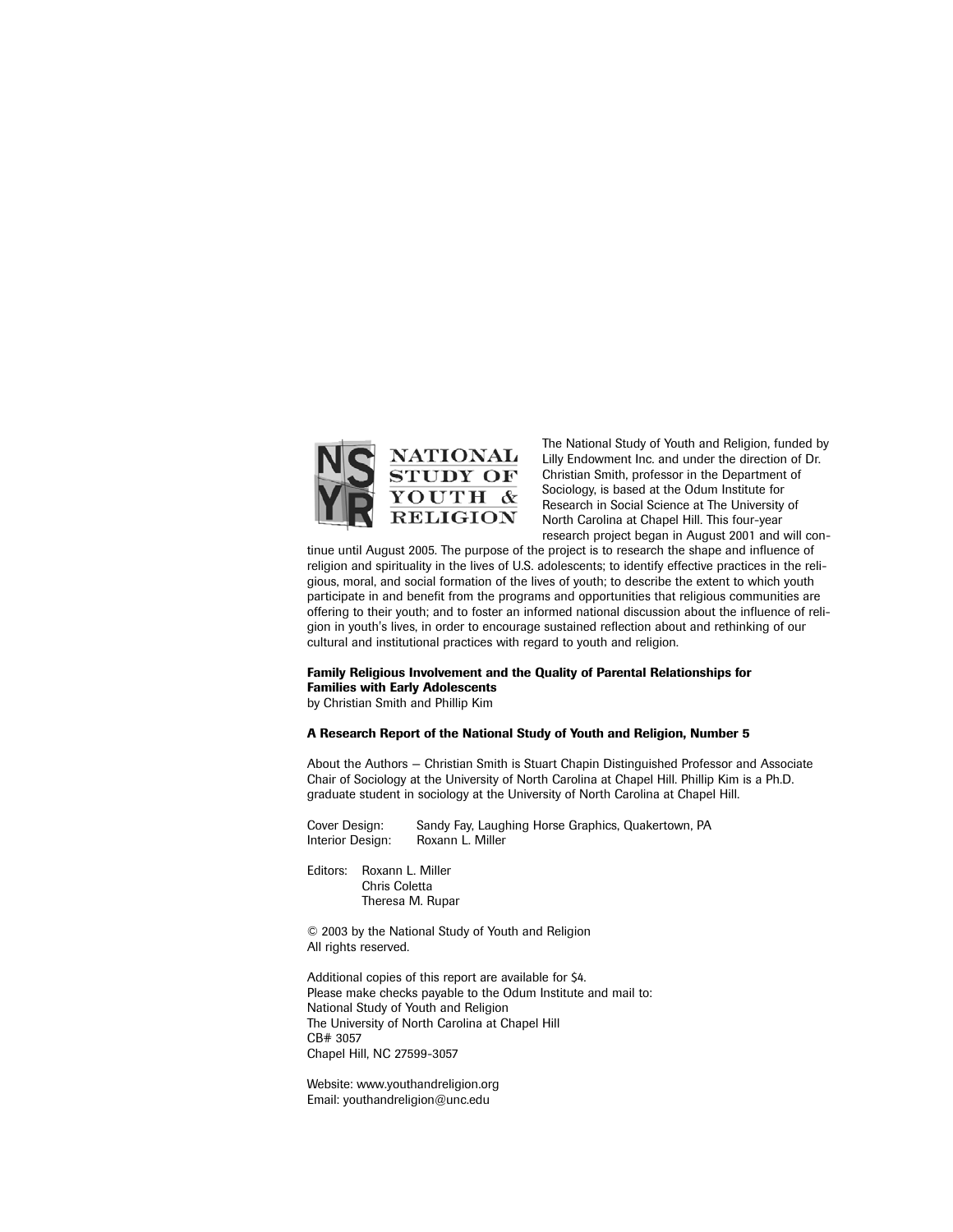### *Contents*

| Mother Compromises With Father  12 |
|------------------------------------|
|                                    |
|                                    |
|                                    |
| Father Encourages Mother  16       |
|                                    |
|                                    |
|                                    |
|                                    |
|                                    |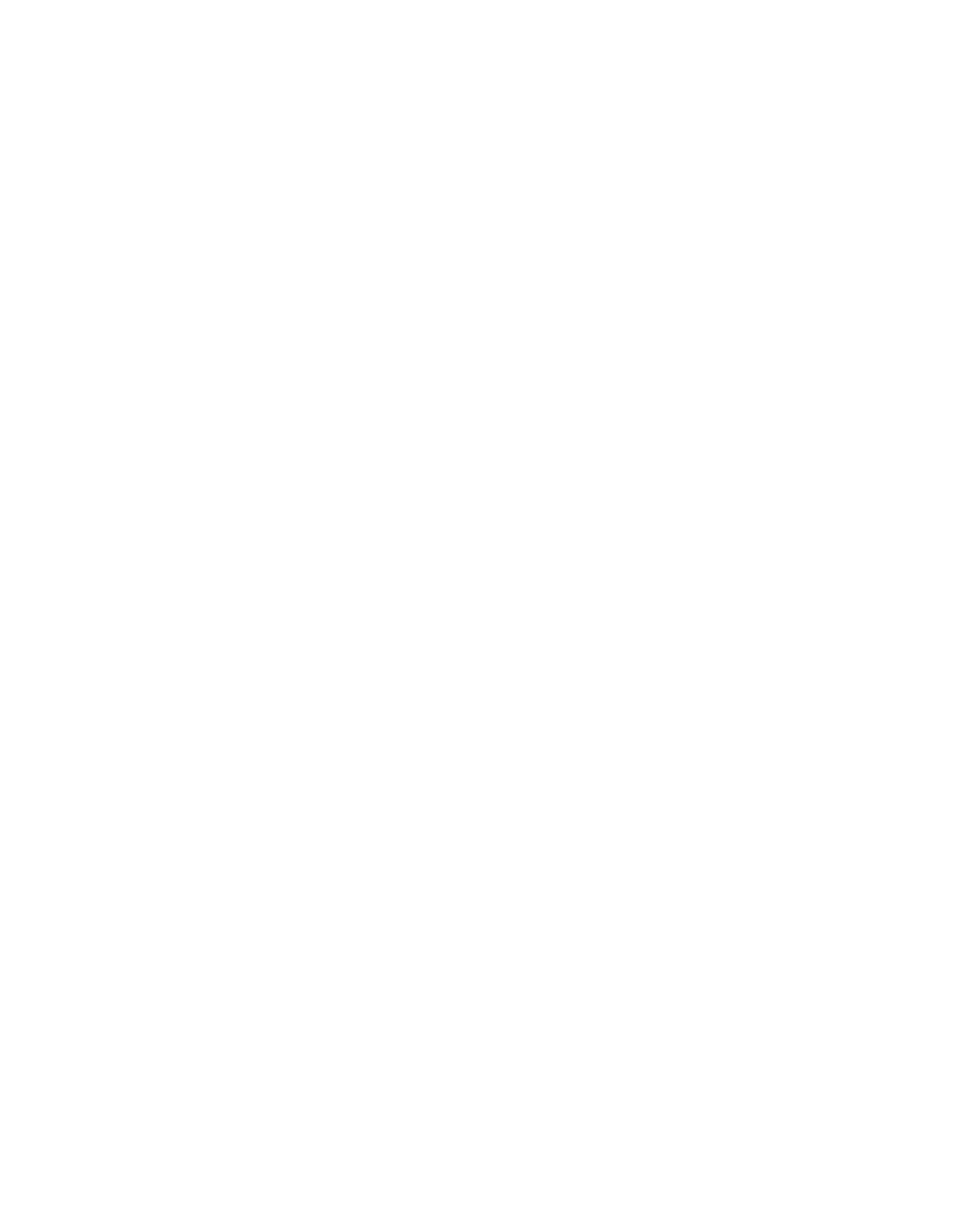## *Executive Summary*

**R**eligiously involved families of early adolescents, ages 12 to14, living in the United States appear to have significantly stronger relationships between mothers and fathers than families that are not religiously active. This report examines associations between three dimensions of family religious involvement (the number of days per week the family does something religious, parental worship service attendance and parental prayer) and the quality of the relationship between teens' mothers and fathers. All 12 of the family relationship variables examined for this report were significantly related to some dimension of family religious involvement, after controlling for the possible effects of eight control variables.

Youth with both a mother figure and a father figure living in the household were asked a series of questions about the relationship between their parents. Teens were asked questions such as whether their mothers and fathers express love for each other, compromise with each other, insult each other, and other indicators of the quality of the parental relationship. The responses to these questions indicate that family religious involvement is strongly associated with the quality of the relationship between the mothers and fathers of the youth respondents.

**Teens in religiously involved families tend to report that their parents have stronger relationships than teens in families not religiously involved.**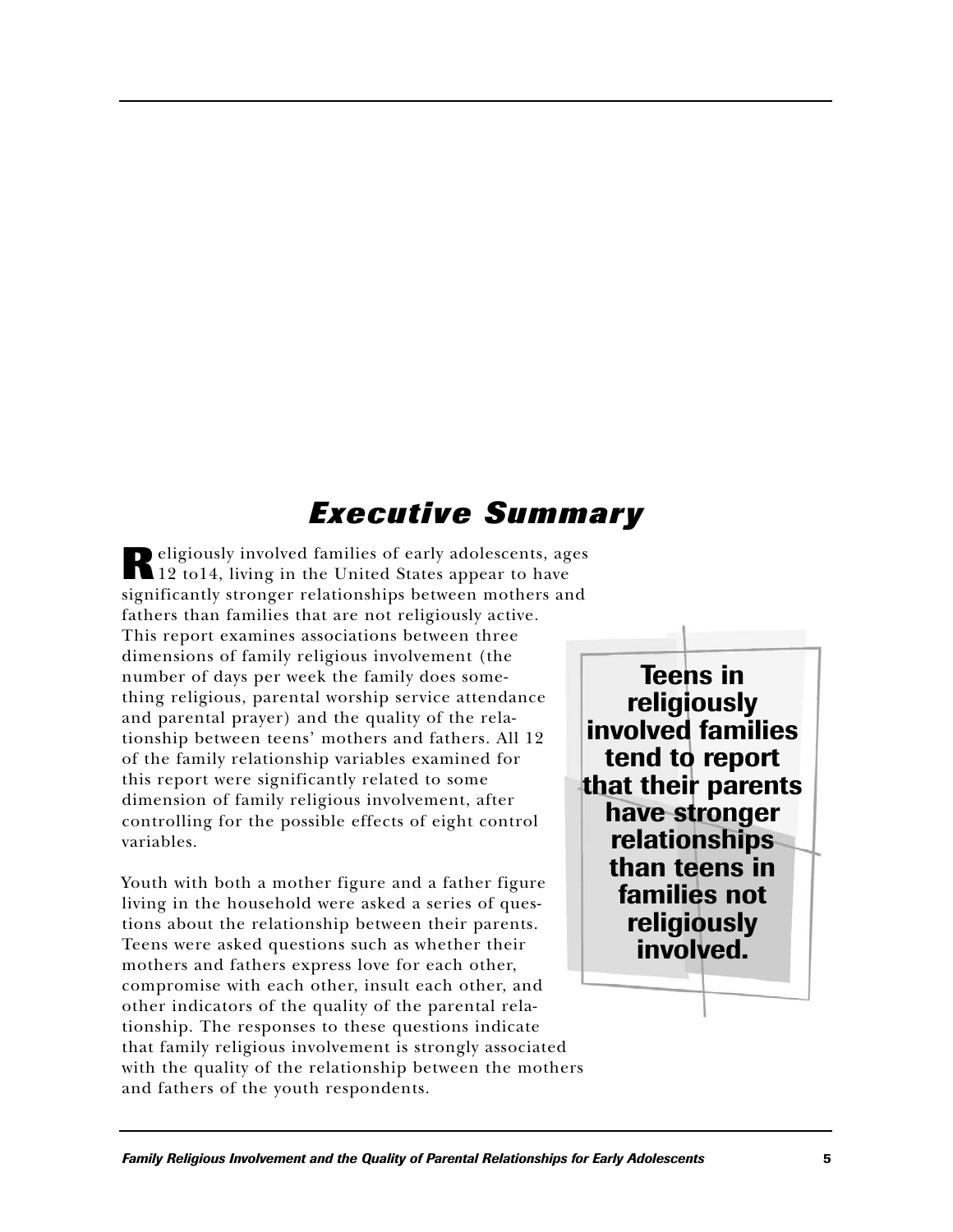Eleven percent of 12- to 14-year-old youth belong to families that are heavily involved (five to seven days per week) in some form of religious activity during the week (such as attending church, praying, or reading scriptures together). These youth are significantly more likely than youth whose families do not engage in religious activities throughout the week (34 percent of all youth) to report better relationships between their mothers and fathers, according to multiple measures.

Youth from less religiously active families (8 percent for three to four days per week; 47 percent for one to two days per week) also are more likely to report many but not all of the stronger parental relationship characteristics.

The data reveal fewer significant associations between parental worship service attendance and positive parental relationship characteristics. However, the 40 percent of youth with a parent attending worship services at least once a week are significantly more likely than those with parents who do not attend to report that their mothers encourage their fathers and avoid screaming at them when angry.

> For the youth whose parents are less frequent attenders (12 percent for twice per month; 20 percent for once per month or less), the data also suggest evidence of stronger parental relationships than those whose parents do not attend, but with more scattered significant positive results.

The data also show that the 52 percent of youth with a parent who prays more than once a day are often more likely than youth whose parents pray daily or less to report better relationships between their mothers and fathers.

To summarize, all three dimensions of family and parental religious involvement analyzed here (family religious activity, parental worship service attendance, and parental prayer) tend to be associated significantly with positive parental relationship characteristics, after applying statistical procedures to control for the possible influence of demographic and socioeconomic factors.

Note that the cross-sectional data upon which the analyses in this report are based (data gathered at one point in

**Family religious activity, parental attendance and parental prayer are often significantly associated with positive parental relationships.**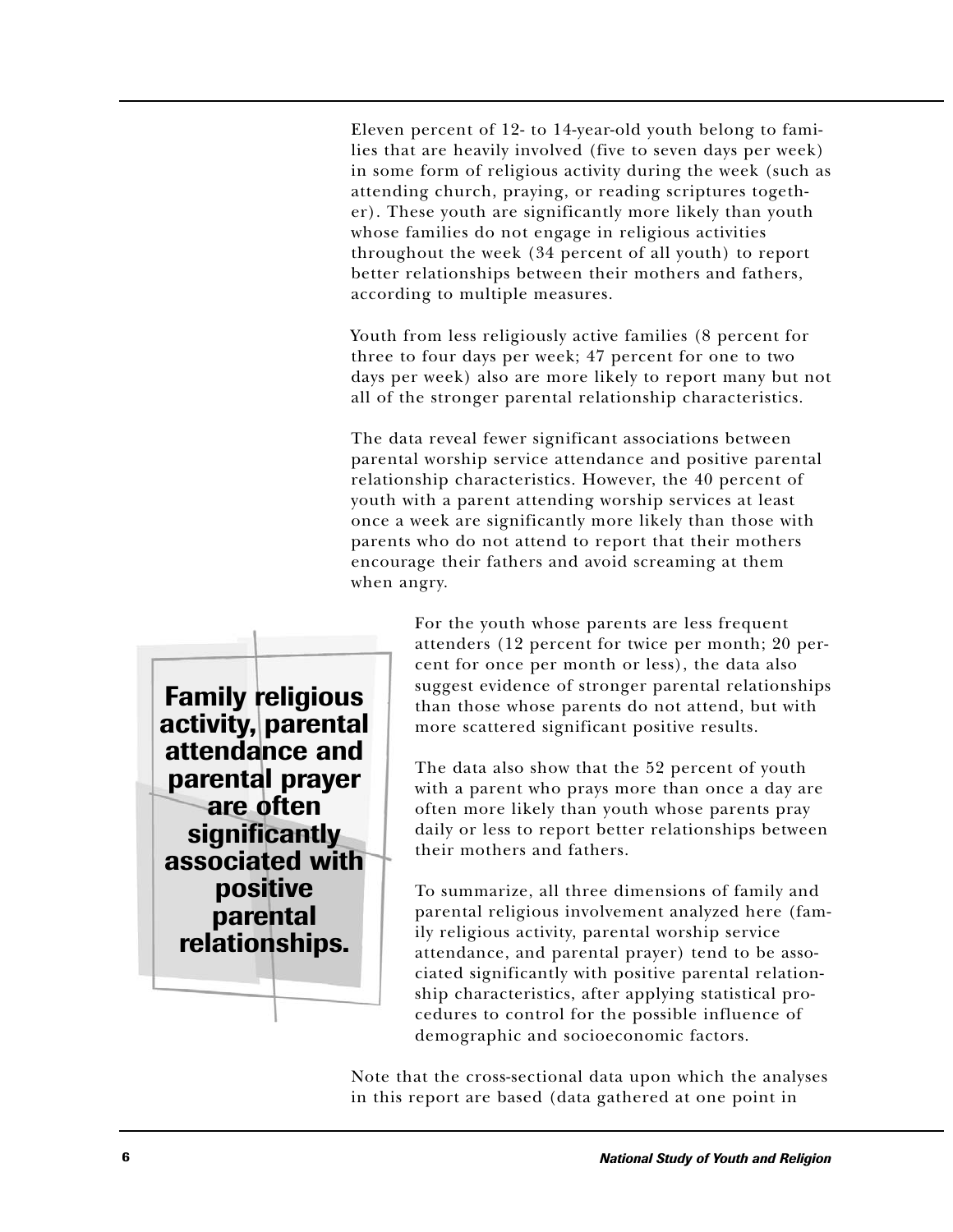time, not over time) make it difficult to determine precisely the causal effects of religion. It might be that religion itself causally influences stronger parental relationships. It might also be that parents who are already committed to highquality relationships choose to become more religiously involved as one strategy to pursue them. It might be that when parental relationships deteriorate, families reduce their religious practices. A combination of these or other causal influences might operate to produce the results presented in this report. What is clear in this report's findings, however, is that, for whatever reasons, early adolescents living in religiously involved families in the United States are more likely to report stronger, more positive relationships between their parents than do adolescents in families that are not religiously active. This understanding might be an important starting point of knowledge for considering ways to enhance the quality of life of U.S. adolescents.

#### **A note on data and methods:**

The National Longitudinal Survey of Youth (1997) (NLSY97) is a nationally representative survey, documenting the transition from school to work of youth living in the United States, ages 12 through 16 as of December 31, 1996. A total of 8,984 respondents participated in this survey. Ninety-two percent of eligible respondents were interviewed. An oversample of 2,236 black and Hispanic youth is included in the final sample (all analyses are weighted to correct for the oversample). Additionally, 7,942 parents or parent figures completed a separate parent survey, one parent per youth respondent. Round 1 data (collected during February-October of 1997 and March-May of 1998) from both the youth and parent surveys are used in this analysis. The NLSY97 survey is sponsored by the U.S. Bureau of Labor Statistics and conducted by the National Opinion Research Center at the University of Chicago, with assistance from the Center for Human Resource Research at The Ohio State University.

While the NLSY survey contains data from adolescents ages 12 to 16 years old, this analysis focuses on younger adolescents, ages 12 to 14, due to sample structure and skip pattern limitations. Reports of religious behavior are based on the parent surveys, while the reports about parental relationships are based on the youth surveys. For ease of reading, this report uses the general terms "mother" and "father" to represent both biological parents and nonbiological parent figures that might be present in the household.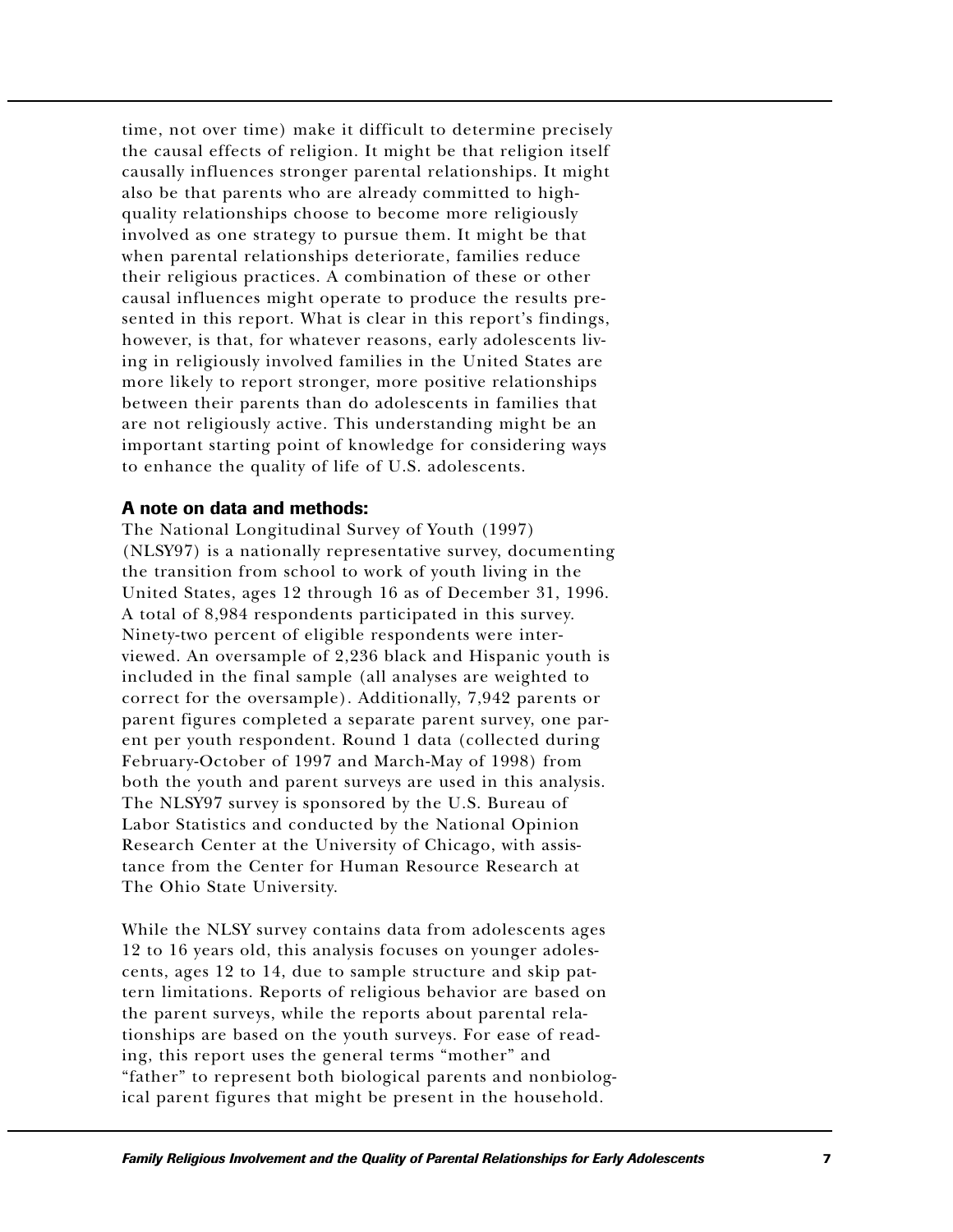Multiple regression techniques allow control for eight other factors that also might be related to the outcome of interest. These eight control factors are age, race, presence of both biological parents in the household, income, rural/urban residence, region, sex and education of residential mother or mother figure. The religion variables examined are number of days per week family does something religious, frequency of parental worship service attendance and frequency of parental prayer.

Each regression model was run separately for each religion variable, so a model testing the relationship between family religious activity and the quality of the parental relationships, for instance, does not control for other dimensions of religion, such as parental worship service attendance. Differences among religious variables are presented in this report in cross-tabulation form. Religious variables in the regression models that are statistically significant at the p<.05 level when compared to the designated nonreligious and low-religious comparison variables (in italics) have asterisks (\*) next to them in the tables that follow. Regression models and results are not included in this report but are available upon request from the National Study of Youth and Religion.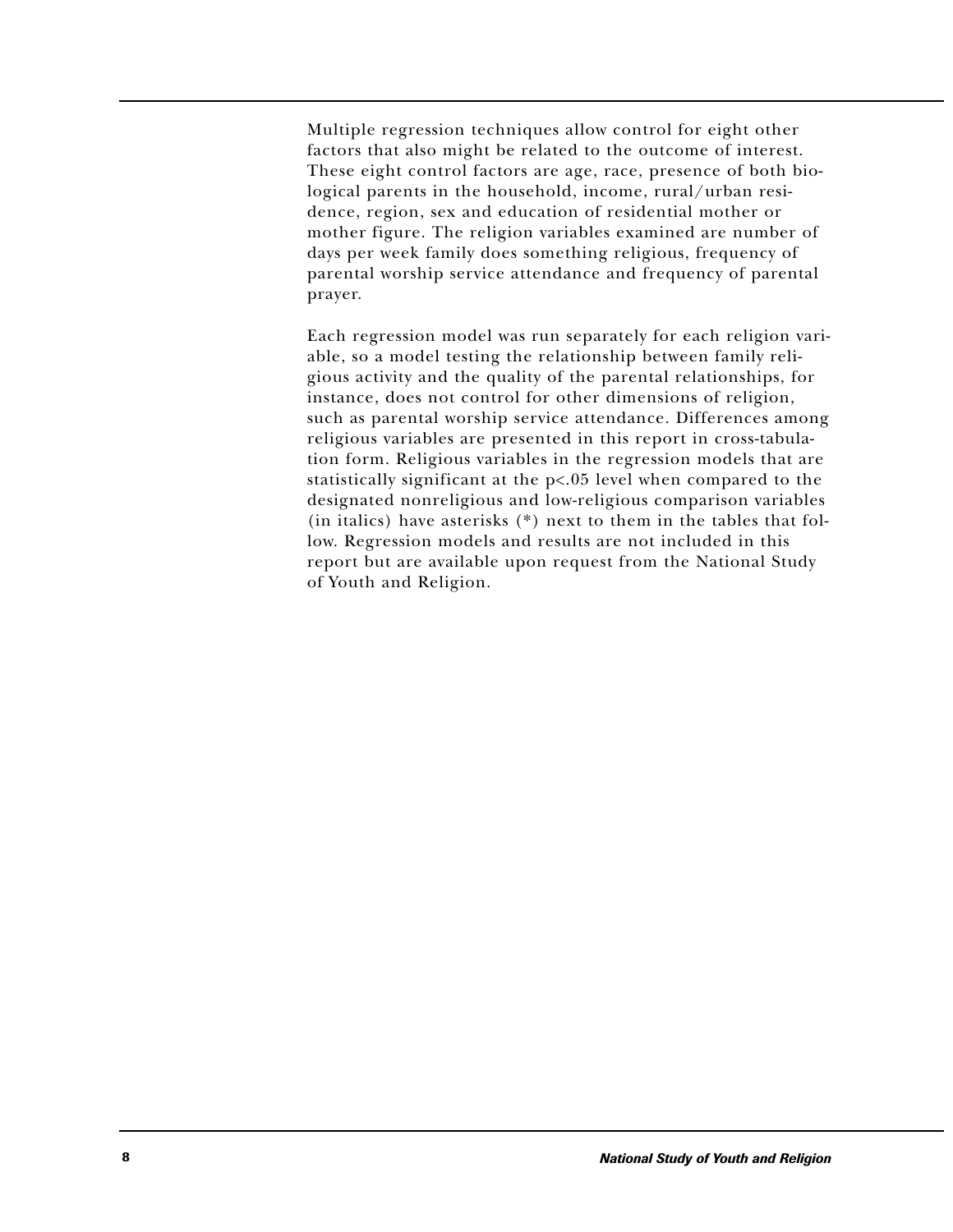### **Table 1: Family Religious Involvement (Percents)**

**Days Per Week Family Does Something Religious (N = 3,189) "In a typical week, how many days from zero to seven do you do something religious as a family such as go to church, pray or read the scriptures together?"**

| 5 to 7 | 11.4 |
|--------|------|
| 3 to 4 | 7.7  |
| 1 to 2 | 46.7 |
| Zero   | 34.3 |
|        |      |

#### **Parental Worship Service Attendance (N = 2,841) "In the past 12 months, how often have you attended a worship service (like church or synagogue service or mass)?"**

| About Once/Week or More<br>40.4         |  |
|-----------------------------------------|--|
| About Twice/Month (24 times)<br>12.1    |  |
| Once/Month or Less (3-12 times)<br>19.7 |  |
| Once or Twice/Year<br>12.2              |  |
| <b>Never</b><br>15.5                    |  |

#### **Parent Prays More Than Once Per Day (N = 2,815) "I pray more than once a day."**

| Yes | 51.8 |  |
|-----|------|--|
| No  | 48.2 |  |

Source: National Longitudinal Survey of Youth, 1997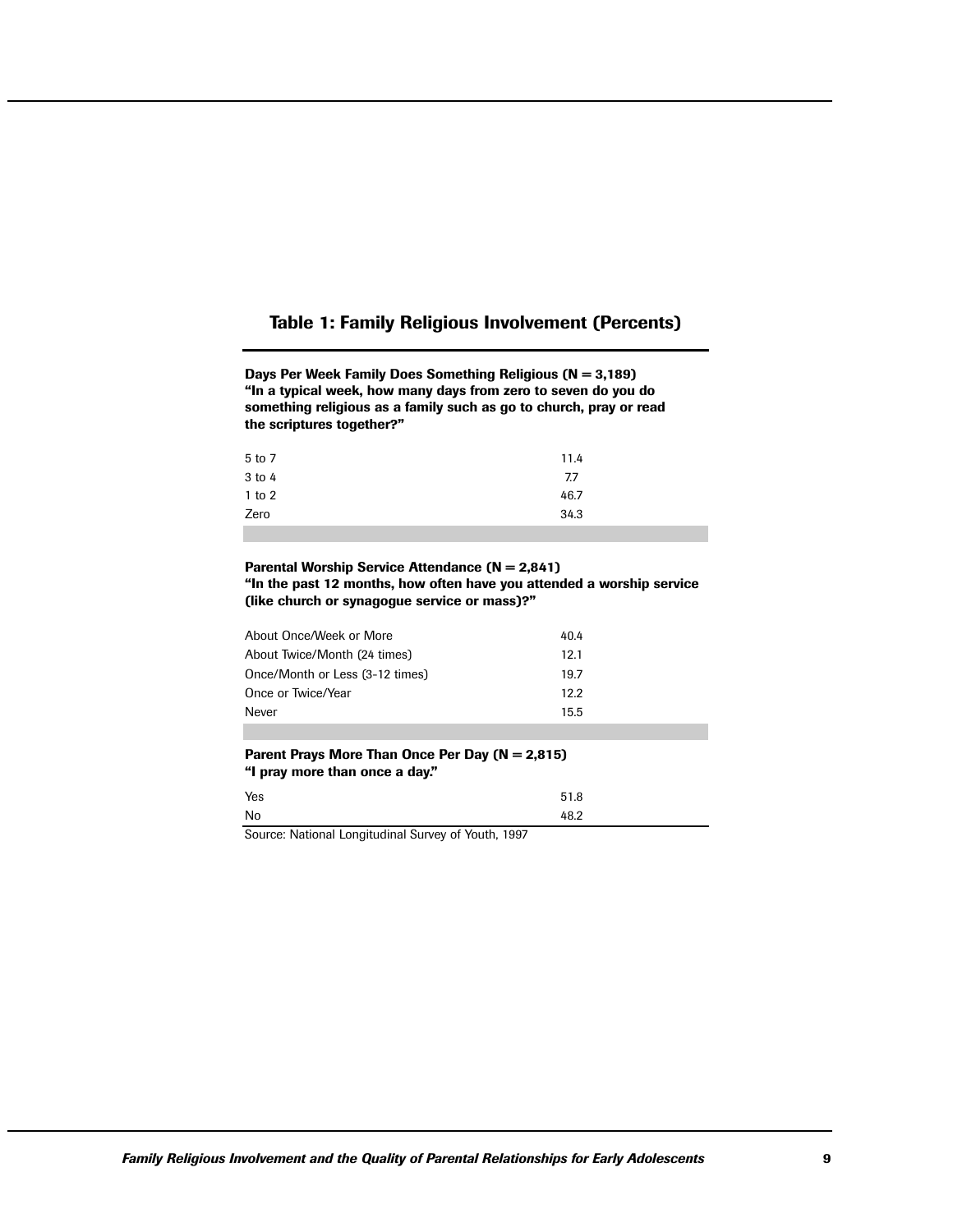### *Mother Encourages Father*

*All three dimensions of family religious involvement are associated positively with mothers encouraging fathers,* according to youth reports. Forty-five percent of youth from families that do something religious one to two days per week report that their mother "always" encourages or helps their father to do something important to him. This percentage increases to 59 percent for youth from families involved in religious activity five to seven days per week, compared with only 34 percent of youth from families that are not religiously active. Youth with a parent who attends worship services regularly (i.e., once a week) are more likely (48 percent) than youth with a parent who does not attend services at all (38 percent) to report that their mother "always" encourages their father. The difference is similar for youth with a parent who prays more than once a day. These relationships are statistically significant, controlling for age, race, presence of both biological parents in the household, income, rural/urban residence, region, sex and education of residential mother or mother figure.

|                                                               | <b>Never</b> | <b>Rarely</b> | <b>Sometimes</b> | <b>Usually</b> | <b>Always</b> |  |  |  |
|---------------------------------------------------------------|--------------|---------------|------------------|----------------|---------------|--|--|--|
| <b>Overall</b>                                                | 2.9          | 4.6           | 14.8             | 34.3           | 43.5          |  |  |  |
|                                                               |              |               |                  |                |               |  |  |  |
| Days Per Week Family Does Something Religious ( $N = 2,805$ ) |              |               |                  |                |               |  |  |  |
| 5 to 7*                                                       | 1.6          | 2.1           | 7.1              | 30.4           | 58.8          |  |  |  |
| $3$ to $4^*$                                                  | 3.7          | 4.1           | 8.7              | 30.3           | 53.2          |  |  |  |
| 1 to $2^*$                                                    | 2.8          | 3.8           | 14.8             | 34.0           | 44.6          |  |  |  |
| Zero                                                          | 3.2          | 6.7           | 18.7             | 37.0           | 34.4          |  |  |  |
|                                                               |              |               |                  |                |               |  |  |  |
| Parental Worship Service Attendance (N = 2,535)               |              |               |                  |                |               |  |  |  |
| <b>About Once/Week or More*</b>                               | 2.7          | 3.2           | 11.7             | 34.4           | 48.1          |  |  |  |
| <b>About Twice/Month (24 times)</b>                           | 2.9          | 4.3           | 13.7             | 32.2           | 46.8          |  |  |  |
| Once/Month or Less (3-12 times)                               | 3.7          | 5.5           | 17.8             | 34.4           | 38.7          |  |  |  |
| <b>Once or Twice/Year</b>                                     | 1.6          | 4.6           | 19.3             | 36.5           | 38.0          |  |  |  |
| <b>Never</b>                                                  | 3.2          | 7.9           | 15.7             | 35.4           | 37.9          |  |  |  |
|                                                               |              |               |                  |                |               |  |  |  |
| Parent Prays More Than Once Per Day (N = 2,514)               |              |               |                  |                |               |  |  |  |
| Yes*                                                          | 2.6          | 3.1           | 11.7             | 34.3           | 48.3          |  |  |  |
| No                                                            | 3.2          | 6.4           | 18.0             | 34.9           | 37.6          |  |  |  |

#### **Table 2: "Does she encourage or help him do things that are important to him?" (Percents)**

Source: National Longitudinal Survey of Youth, 1997. An \* means a statistically significant difference (p<05) between this variable category and the reference category (which is marked by italics) in a regression analysis, controlling for age, race, presence of both biological parents in the household, income, rural/urban residence, region, sex and education of residential mother or mother figure.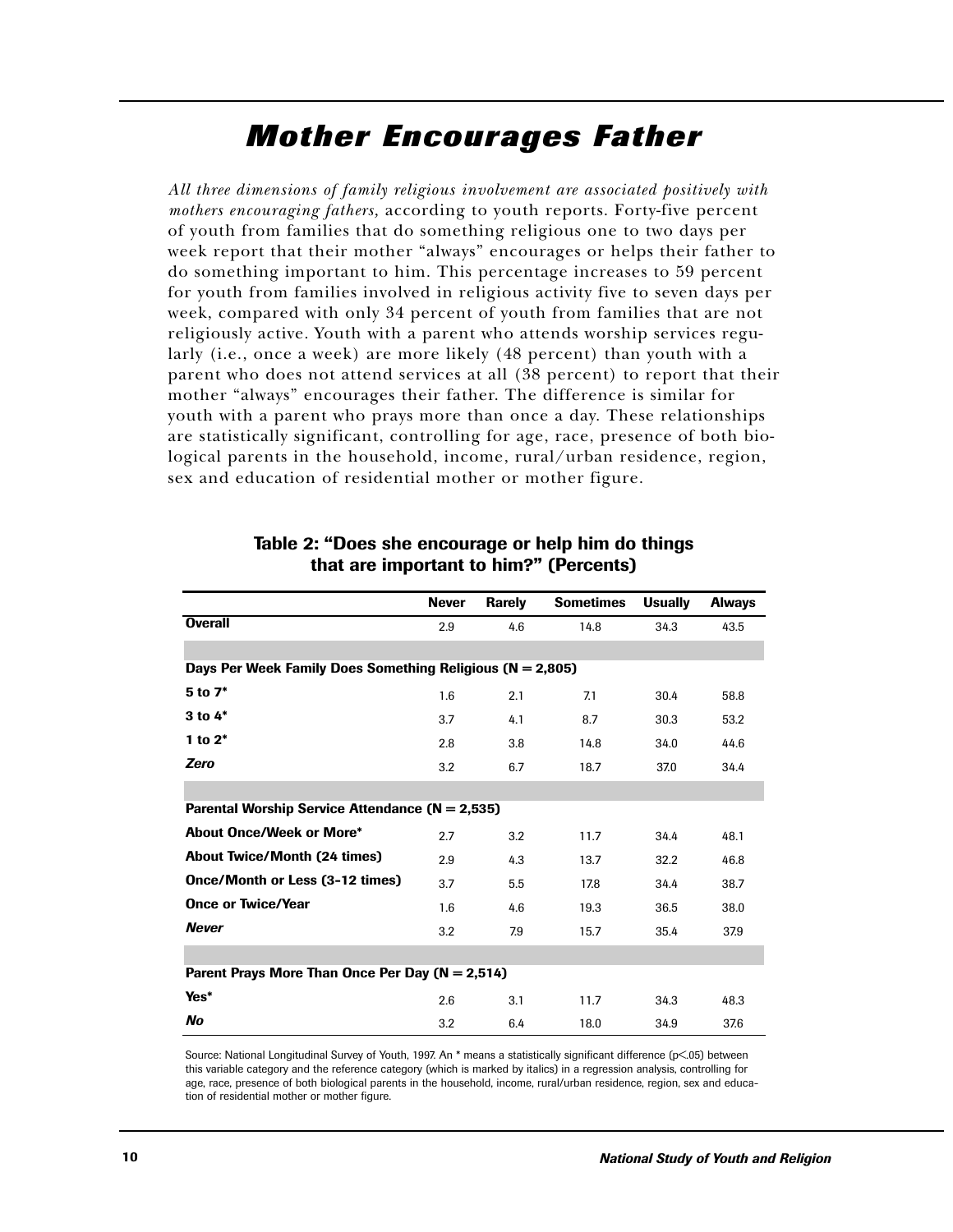### *Mother Expresses Love to Father*

*According to youth reports, mothers from religiously active families are significantly more likely to express affection or love to fathers as compared to families that are not religiously active.* Youth from families that do something religious — even occasionally — are more likely to believe that their mother expresses affection or love to their father "always" (52 percent to 71 percent) than youth from families that are not religiously active (46 percent). Having a parent who attends worship services is not statistically associated with youth reporting that their mother expresses love for their father. However, youth with a parent who prays more than once a day are significantly more likely than youth with a parent who does not pray as often to believe that their mother "always" expresses love to their father (58 percent as opposed to 48 percent). These relationships are statistically significant, controlling for age, race, presence of both biological parents in the household, income, rural/urban residence, region, sex and education of residential mother or mother figure.

|                                                           | <b>Never</b> | <b>Rarely</b> | <b>Sometimes</b> | <b>Usually</b> | <b>Always</b> |  |  |
|-----------------------------------------------------------|--------------|---------------|------------------|----------------|---------------|--|--|
| <b>Overall</b>                                            | 2.7          | 3.2           | 12.2             | 29.0           | 52.9          |  |  |
|                                                           |              |               |                  |                |               |  |  |
| Days Per Week Family Does Something Religious (N = 2,798) |              |               |                  |                |               |  |  |
| 5 to 7*                                                   | 2.3          | 1.1           | 4.7              | 21.0           | 71.0          |  |  |
| $3$ to $4^*$                                              | 1.9          | 1.0           | 9.1              | 25.1           | 62.8          |  |  |
| 1 to $2^*$                                                | 2.8          | 2.8           | 12.7             | 29.9           | 51.9          |  |  |
| Zero                                                      | 3.0          | 5.1           | 14.8             | 31.7           | 45.5          |  |  |
|                                                           |              |               |                  |                |               |  |  |
| Parental Worship Service Attendance (N = 2,531)           |              |               |                  |                |               |  |  |
| <b>About Once/Week or More</b>                            | 2.3          | 1.8           | 11.5             | 28.4           | 56.1          |  |  |
| <b>About Twice/Month (24 times)</b>                       | 2.3          | 3.4           | 8.1              | 28.7           | 57.5          |  |  |
| Once/Month or Less (3-12 times)                           | 2.5          | 4.0           | 13.8             | 32.3           | 47.4          |  |  |
| <b>Once or Twice/Year</b>                                 | 2.5          | 2.5           | 14.3             | 26.7           | 54.0          |  |  |
| <b>Never</b>                                              | 4.5          | 5.8           | 11.2             | 27.8           | 50.7          |  |  |
|                                                           |              |               |                  |                |               |  |  |
| Parent Prays More Than Once Per Day (N = 2,510)           |              |               |                  |                |               |  |  |
| Yes*                                                      | 2.3          | 2.6           | 10.2             | 26.6           | 58.3          |  |  |
| No                                                        | 3.0          | 3.6           | 13.6             | 31.5           | 48.4          |  |  |

#### **Table 3: "Does she express affection or love for him?" (Percents)**

Source: National Longitudinal Survey of Youth, 1997. An \* means a statistically significant difference (p<05) between this variable category and the reference category (which is marked by italics) in a regression analysis, controlling for age, race, presence of both biological parents in the household, income, rural/urban residence, region, sex and education of residential mother or mother figure.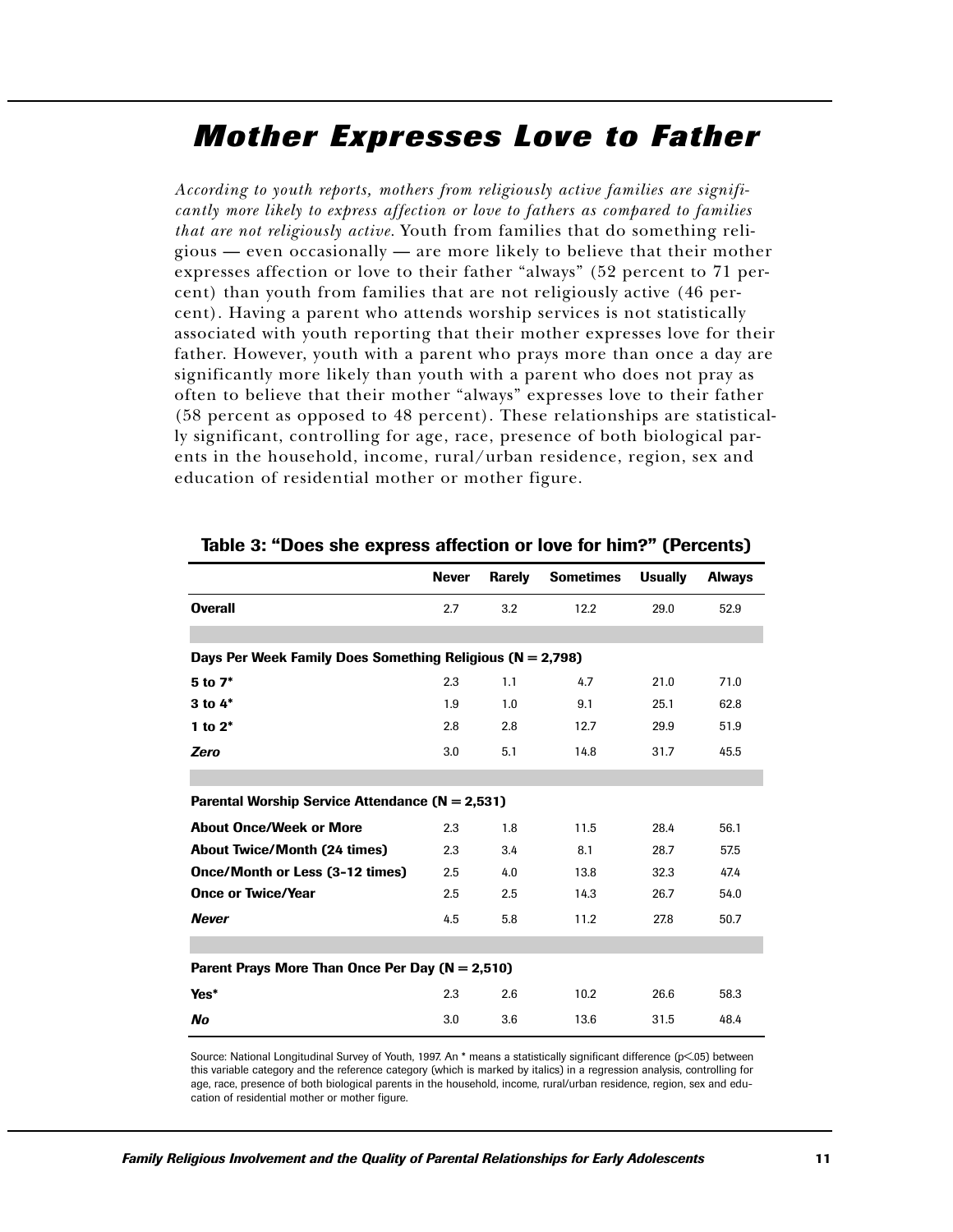### *Mother Compromises With Father*

*Youth from families that are religiously active — even occasionally — are more likely to report that their mother is "always" fair and willing to compromise when disagreeing with their father.* One out of three youth whose families do something religious one to two days per week report that their mother "always" is fair and willing to compromise. This number increases to 44 percent among youth whose families engage in religious activities five to seven days per week. This percentage compares with 25 percent of youth in families that are not religiously active. While parental worship service attendance is not statistically associated, youth with a parent who prays more than once a day are more likely to report that their mother "always" is fair and willing to compromise than are youth with a parent who does not pray as frequently. These relationships are statistically significant, controlling for age, race, presence of both biological parents in the household, income, rural/urban residence, region, sex and education of residential mother or mother figure.

|                                                               | <b>Never</b> | <b>Rarely</b> | <b>Sometimes</b> | <b>Usually</b> | <b>Always</b> |  |  |
|---------------------------------------------------------------|--------------|---------------|------------------|----------------|---------------|--|--|
| <b>Overall</b>                                                | 2.4          | 4.6           | 18.1             | 42.6           | 32.3          |  |  |
|                                                               |              |               |                  |                |               |  |  |
| Days Per Week Family Does Something Religious ( $N = 2,798$ ) |              |               |                  |                |               |  |  |
| $5$ to $7^*$                                                  | 1.7          | 4.2           | 10.5             | 39.3           | 44.2          |  |  |
| $3$ to $4^*$                                                  | 2.0          | 4.1           | 14.9             | 39.0           | 40.0          |  |  |
| 1 to $2^*$                                                    | 2.7          | 3.4           | 18.5             | 42.1           | 33.3          |  |  |
| <b>Zero</b>                                                   | 2.3          | 6.5           | 21.0             | 45.2           | 25.0          |  |  |
|                                                               |              |               |                  |                |               |  |  |
| Parental Worship Service Attendance (N = 2,529)               |              |               |                  |                |               |  |  |
| <b>About Once/Week or More</b>                                | 1.5          | 3.3           | 17.0             | 43.7           | 34.6          |  |  |
| <b>About Twice/Month (24 times)</b>                           | 2.9          | 3.8           | 13.1             | 44.0           | 36.2          |  |  |
| Once/Month or Less (3-12 times)                               | 3.3          | 4.7           | 19.1             | 42.2           | 30.8          |  |  |
| <b>Once or Twice/Year</b>                                     | 1.3          | 4.4           | 21.6             | 41.0           | 31.6          |  |  |
| <b>Never</b>                                                  | 1.3          | 7.8           | 19.1             | 42.4           | 29.3          |  |  |
|                                                               |              |               |                  |                |               |  |  |
| Parent Prays More Than Once Per Day (N = 2,508)               |              |               |                  |                |               |  |  |
| Yes*                                                          | 2.2          | 3.3           | 17.4             | 40.7           | 36.5          |  |  |
| No                                                            | 1.8          | 5.5           | 18.6             | 44.9           | 29.1          |  |  |

#### **Table 4: "Is she fair and willing to compromise when they disagree?" (Percents)**

Source: National Longitudinal Survey of Youth, 1997. An \* means a statistically significant difference (p<.05) between this variable category and the reference category (which is marked by italics) in a regression analysis, controlling for age, race, presence of both biological parents in the household, income, rural/urban residence, region, sex and education of residential mother or mother figure.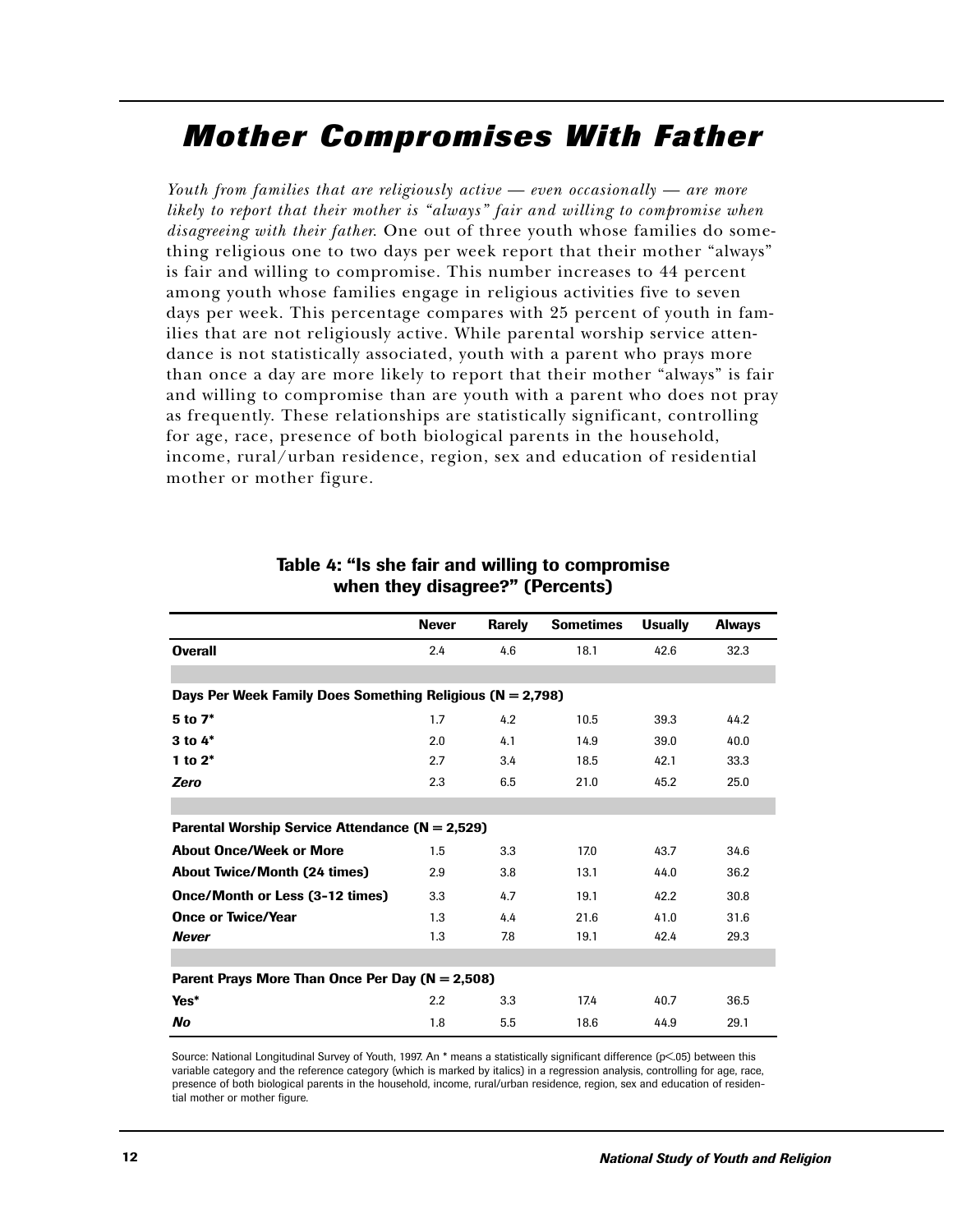### *Mother Blames Father*

*Although two out of three youth overall report that their mother "never" blames their father for her problems, youth from families that are at least moderately religiously active are more likely to report the same observation than youth in families that are not religiously active.* Nearly three out of four youth from families that do something religious three to four days per week report that their mother "never" blames their father for her problems, a number that increases to 79 percent among youth whose families participate in religious activities five to seven days per week. Frequency of parental worship service attendance and frequency of parental prayer, however, are not statistically associated with youth's reporting that their mother blames their father for her problems. These relationships are statistically significant, controlling for age, race, presence of both biological parents in the household, income, rural/urban residence, region, sex and education of residential mother or mother figure.

|                                                                         | <b>Never</b> | <b>Rarely</b> | <b>Sometimes</b> | <b>Usually</b>   | <b>Always</b> |  |  |
|-------------------------------------------------------------------------|--------------|---------------|------------------|------------------|---------------|--|--|
| <b>Overall</b>                                                          | 66.7         | 22.9          | 7.6              | 1.8              | 1.0           |  |  |
|                                                                         |              |               |                  |                  |               |  |  |
| Number of Days Per Week Family Does Something Religious ( $N = 2,802$ ) |              |               |                  |                  |               |  |  |
| 5 to 7*                                                                 | 79.2         | 11.8          | 7.3              | 0.9              | 0.9           |  |  |
| $3$ to $4^*$                                                            | 74.1         | 18.6          | 5.4              | 1.3              | 0.7           |  |  |
| 1 to 2                                                                  | 65.1         | 24.3          | 8.3              | 1.5              | 0.9           |  |  |
| Zero                                                                    | 62.9         | 26.1          | 7.2              | 2.6              | 1.2           |  |  |
|                                                                         |              |               |                  |                  |               |  |  |
| Parental Worship Service Attendance (N = 2,534)                         |              |               |                  |                  |               |  |  |
| <b>About Once/Week or More</b>                                          | 66.9         | 23.5          | 7.5              | 1.2              | 0.8           |  |  |
| <b>About Twice/Month (24 times)</b>                                     | 72.8         | 19.6          | 4.6              | $2.2\phantom{0}$ | 0.8           |  |  |
| Once/Month or Less (3-12 times)                                         | 62.2         | 25.2          | 9.4              | 1.9              | 1.3           |  |  |
| <b>Once or Twice/Year</b>                                               | 67.0         | 24.3          | 6.8              | 1.4              | 0.5           |  |  |
| <b>Never</b>                                                            | 67.0         | 22.6          | 7.3              | 2.4              | 0.8           |  |  |
|                                                                         |              |               |                  |                  |               |  |  |
| Parent Prays More Than Once Per Day (N = 2,512)                         |              |               |                  |                  |               |  |  |
| <b>Yes</b>                                                              | 69.0         | 21.4          | 7.0              | 1.8              | 0.9           |  |  |
| No                                                                      | 64.2         | 25.6          | 7.8              | 1.6              | 0.9           |  |  |

**Table 5: "Does she blame him for her problems?" (Percents)**

Source: National Longitudinal Survey of Youth, 1997. An \* means a statistically significant difference (p<05) between this variable category and the reference category (which is marked by italics) in a regression analysis, controlling for age, race, presence of both biological parents in the household, income, rural/urban residence, region, sex and education of residential mother or mother figure.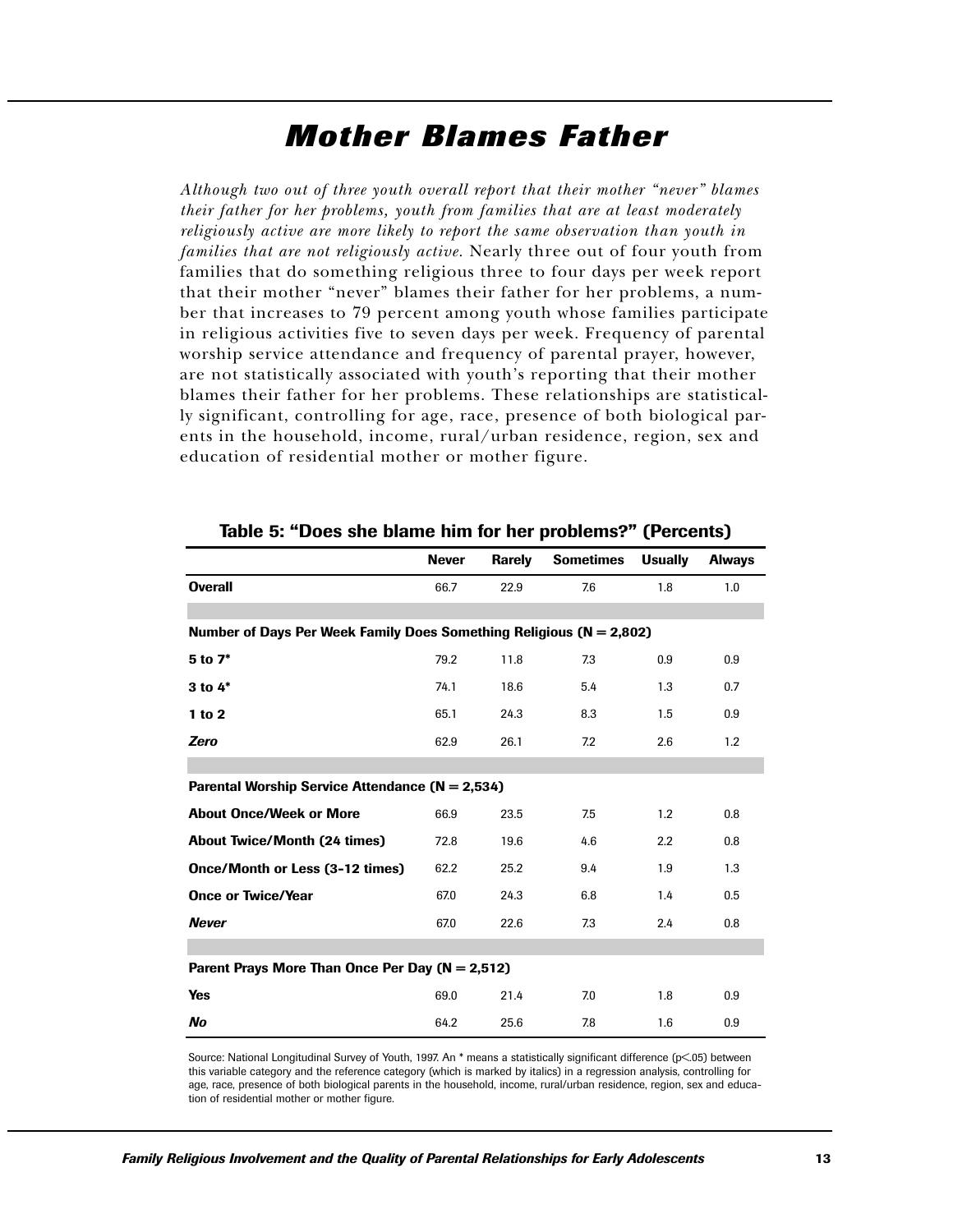### *Mother Insults Father*

*Mothers from religiously active families tend to insult or criticize fathers less frequently than mothers from families that are not religiously active,* according to youth reports. Sixty-three percent of youth from families that do something religious five to seven days per week report that their mother "never" insults or criticizes their father or his ideas, compared with 44 percent of youth in families that do not engage in religious activity. Moderate involvement in religious activity (three to four days per week) also is associated positively with youth reporting that their mother does not insult their father. While parental worship service attendance is not statistically associated with such reports, youth with a parent who prays more than once a day are significantly more likely to believe their mother "never" insults or criticizes their father. These relationships are statistically significant, controlling for age, race, presence of both biological parents in the household, income, rural/urban residence, region, sex and education of residential mother or mother figure.

|                                                               | <b>Never</b> |      | <b>Rarely Sometimes Usually Always</b> |     |     |
|---------------------------------------------------------------|--------------|------|----------------------------------------|-----|-----|
| <b>Overall</b>                                                | 49.4         | 31.6 | 14.5                                   | 2.5 | 2.0 |
|                                                               |              |      |                                        |     |     |
| Days Per Week Family Does Something Religious ( $N = 2,799$ ) |              |      |                                        |     |     |
| $5$ to $7^*$                                                  | 63.4         | 23.9 | 10.0                                   | 1.1 | 1.6 |
| $3$ to $4^*$                                                  | 58.4         | 28.3 | 6.6                                    | 3.5 | 3.3 |
| $1$ to $2$                                                    | 47.9         | 33.2 | 15.2                                   | 1.5 | 2.2 |
| Zero                                                          | 44.4         | 33.0 | 16.8                                   | 4.1 | 1.7 |
|                                                               |              |      |                                        |     |     |
| Parental Worship Service Attendance ( $N = 2,532$ )           |              |      |                                        |     |     |
| <b>About Once/Week or More</b>                                | 50.8         | 33.2 | 12.6                                   | 1.8 | 1.6 |
| <b>About Twice/Month (24 times)</b>                           | 57.6         | 27.2 | 11.4                                   | 1.9 | 1.9 |
| Once/Month or Less (3-12 times)                               | 45.4         | 33.1 | 16.2                                   | 3.1 | 2.3 |
| <b>Once or Twice/Year</b>                                     | 44.0         | 32.5 | 19.8                                   | 1.7 | 2.0 |
| <b>Never</b>                                                  | 49.6         | 30.3 | 14.2                                   | 4.2 | 1.8 |
|                                                               |              |      |                                        |     |     |
| Parent Prays More Than Once Per Day $(N = 2,510)$             |              |      |                                        |     |     |
| Yes*                                                          | 53.2         | 30.3 | 12.2                                   | 2.2 | 2.2 |
| No                                                            | 45.8         | 33.7 | 16.3                                   | 2.6 | 1.5 |

#### **Table 6: "Does she insult or criticize him or his ideas?" (Percents)**

Source: National Longitudinal Survey of Youth, 1997. An \* means a statistically significant difference (p<.05) between this variable category and the reference category (which is marked by italics) in a regression analysis, controlling for age, race, presence of both biological parents in the household, income, rural/urban residence, region, sex and education of residential mother or mother figure.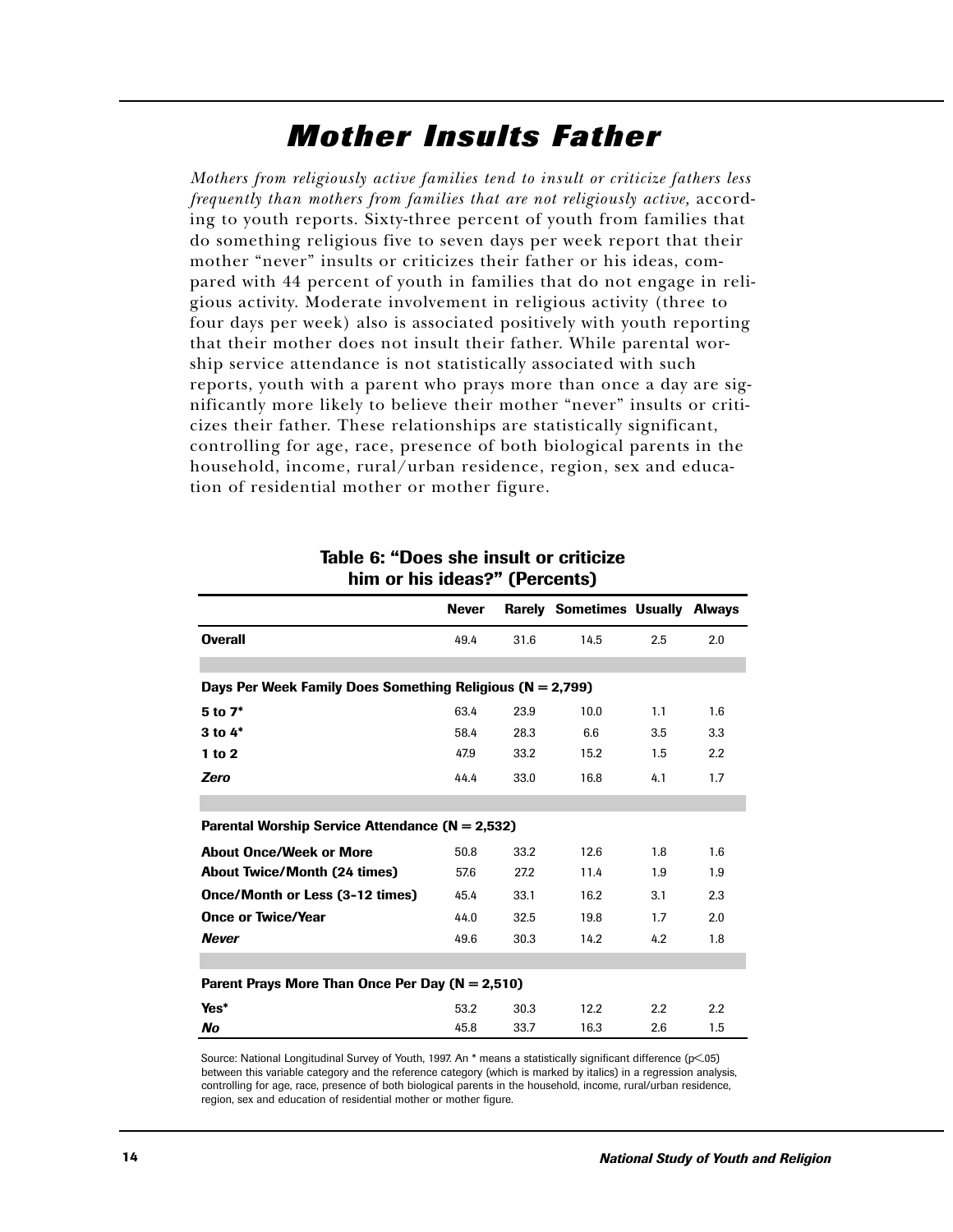### *Mother Screams at Father*

*Youth from religiously active families are more likely to report "never" when asked if their mother screams at their father when angry.* Forty percent of youth from families doing something religious five to seven days per week report having a mother who "never" yells, compared to 29 percent of youth from families that are not religiously active. Moderate religious activity of families (3 to 4 days) also is associated positively with reports of having a mother who never yells. Youth with a parent who attends worship services about twice a month are more likely to believe that their mother "never" yells at their father when angry (38 percent), compared to 30 percent of youth with a parent who does not attend worship services. Having a parent who prays more than once a day also is associated positively with youth reporting that their mother "never" yells at their father. These relationships are statistically significant, controlling for age, race, presence of both biological parents in the household, income, rural/urban residence, region, sex and education of residential mother or mother figure.

|                                                           | <b>Never</b> | <b>Rarely</b> | <b>Sometimes</b> | Usually | <b>Always</b> |  |  |
|-----------------------------------------------------------|--------------|---------------|------------------|---------|---------------|--|--|
| <b>Overall</b>                                            | 31.0         | 33.9          | 23.5             | 7.8     | 3.8           |  |  |
|                                                           |              |               |                  |         |               |  |  |
| Days Per Week Family Does Something Religious (N = 2,799) |              |               |                  |         |               |  |  |
| 5 to 7*                                                   | 40.2         | 34.0          | 15.7             | 7.4     | 2.7           |  |  |
| $3$ to $4^*$                                              | 33.3         | 39.2          | 15.7             | 8.4     | 3.5           |  |  |
| $1$ to $2$                                                | 29.9         | 34.1          | 25.6             | 6.8     | 3.6           |  |  |
| Zero                                                      | 28.9         | 32.3          | 25.0             | 9.1     | 4.7           |  |  |
|                                                           |              |               |                  |         |               |  |  |
| Parental Worship Service Attendance $(N = 2,530)$         |              |               |                  |         |               |  |  |
| <b>About Once/Week or More*</b>                           | 32.5         | 35.0          | 22.8             | 6.3     | 3.3           |  |  |
| About Twice/Month (24 times)*                             | 37.6         | 32.3          | 20.6             | 7.0     | 2.6           |  |  |
| Once/Month or Less (3-12 times)                           | 23.2         | 36.3          | 27.5             | 7.9     | 5.2           |  |  |
| <b>Once or Twice/Year</b>                                 | 35.2         | 33.3          | 18.3             | 9.3     | 3.9           |  |  |
| <b>Never</b>                                              | 30.1         | 30.8          | 27.2             | 7.5     | 4.5           |  |  |
|                                                           |              |               |                  |         |               |  |  |
| Parent Prays More Than Once Per Day* $(N = 2,510)$        |              |               |                  |         |               |  |  |
| Yes*                                                      | 34.1         | 33.7          | 21.3             | 7.3     | 3.5           |  |  |
| No                                                        | 28.3         | 34.2          | 25.8             | 7.4     | 4.2           |  |  |

#### **Table 7: "Does she scream or yell at him when she is angry?" (Percents)**

Source: National Longitudinal Survey of Youth, 1997. An \* means a statistically significant difference (p<.05) between this variable category and the reference category (which is marked by italics) in a regression analysis, controlling for age, race, presence of both biological parents in the household, income, rural/urban residence, region, sex and education of residential mother or mother figure.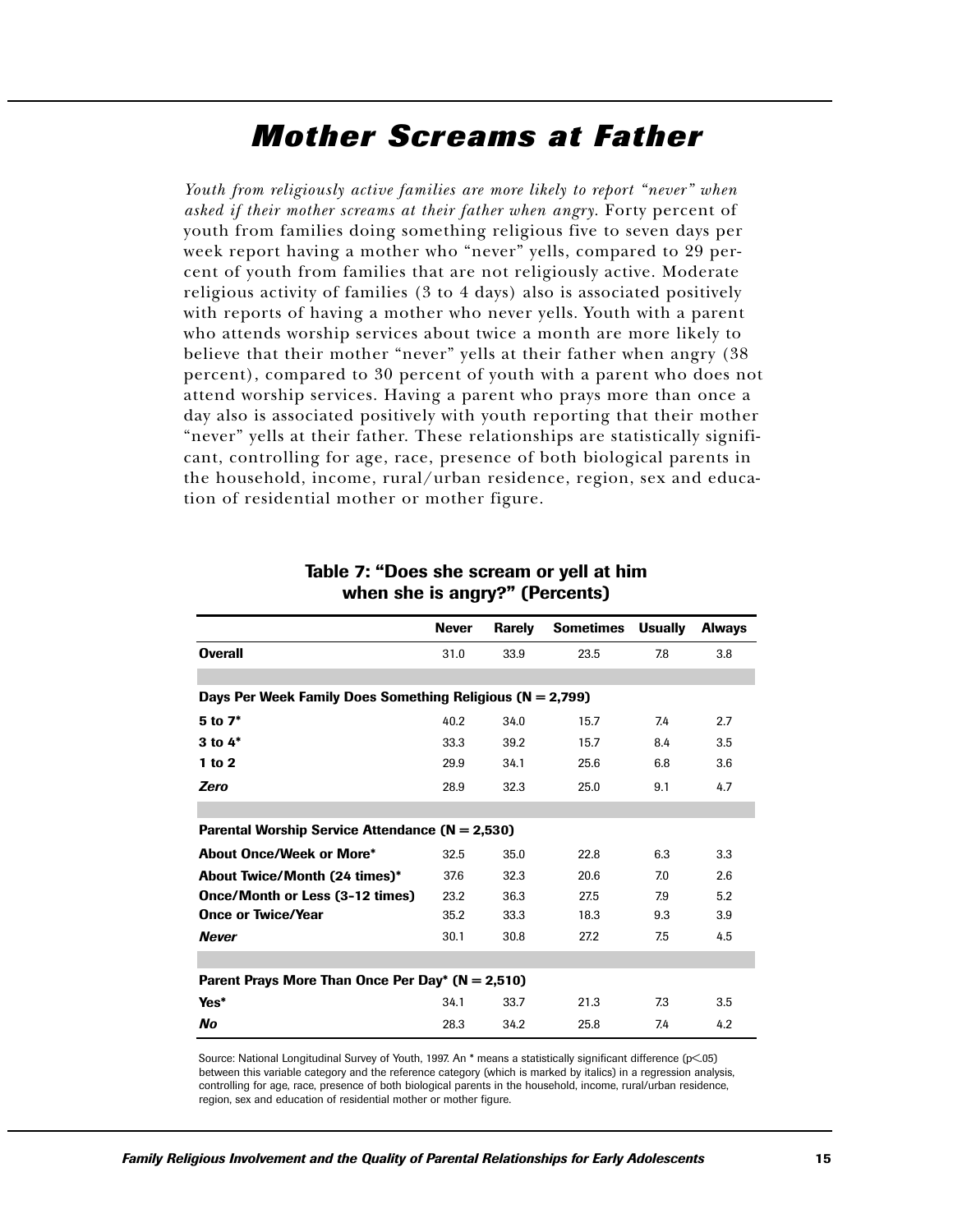### *Father Encourages Mother*

*Youth from families that are even occasionally religiously active are more likely to report that their father encourages their mother in matters important to her.* Fiftysix percent of youth from families that do something religious five to seven days per week report that their father "always" encourages or helps their mother. Moderate (49 percent) and occasional (43 percent) levels of activity also are associated positively with this report. These percentages are significantly greater than the 37 percent of youth from families that are not religiously active who report having an encouraging father. Although parental worship service attendance is not statistically associated with encouraging fathers, youth with a parent who prays more than once a day are significantly more likely to report that their father encourages their mother than youth with a parent who does not pray as frequently. These relationships are statistically significant, controlling for age, race, presence of both biological parents in the household, income, rural/urban residence, region, sex and education of residential mother or mother figure.

|                                                               | <b>Never</b> | <b>Rarely</b> | <b>Sometimes</b> | <b>Usually</b> | <b>Always</b> |  |
|---------------------------------------------------------------|--------------|---------------|------------------|----------------|---------------|--|
| <b>Overall</b>                                                | 3.1          | 4.8           | 17.4             | 31.9           | 42.8          |  |
|                                                               |              |               |                  |                |               |  |
| Days Per Week Family Does Something Religious ( $N = 2,800$ ) |              |               |                  |                |               |  |
| 5 to 7*                                                       | 2.8          | 1.3           | 10.1             | 29.4           | 56.4          |  |
| $3$ to $4^*$                                                  | 2.4          | 2.7           | 13.9             | 32.5           | 48.6          |  |
| 1 to $2^*$                                                    | 2.8          | 4.7           | 17.7             | 31.7           | 43.1          |  |
| Zero                                                          | 3.7          | 6.6           | 20.3             | 32.9           | 36.5          |  |
|                                                               |              |               |                  |                |               |  |
| Parental Worship Service Attendance ( $N = 2,532$ )           |              |               |                  |                |               |  |
| <b>About Once/Week or More</b>                                | 3.1          | 3.1           | 16.0             | 31.8           | 46.1          |  |
| <b>About Twice/Month (24 times)</b>                           | 3.0          | 3.6           | 14.7             | 31.1           | 47.7          |  |
| Once/Month or Less (3-12 times)                               | 2.9          | 8.3           | 21.2             | 31.7           | 35.9          |  |
| <b>Once or Twice/Year</b>                                     | 4.4          | 6.9           | 17.5             | 29.6           | 41.7          |  |
| <b>Never</b>                                                  | 2.8          | 4.5           | 17.4             | 35.3           | 40.0          |  |
|                                                               |              |               |                  |                |               |  |
| Parent Prays More Than Once Per Day (N = 2,512)               |              |               |                  |                |               |  |
| Yes*                                                          | 2.8          | 3.6           | 15.3             | 31.7           | 46.6          |  |
| No                                                            | 3.5          | 6.1           | 19.6             | 32.3           | 38.5          |  |

#### **Table 8: "Does he encourage or help her do things that are important to her?" (Percents)**

Source: National Longitudinal Survey of Youth, 1997. An \* means a statistically significant difference (p<05) between this variable category and the reference category (which is marked by italics) in a regression analysis, controlling for age, race, presence of both biological parents in the household, income, rural/urban residence, region, sex and education of residential mother or mother figure.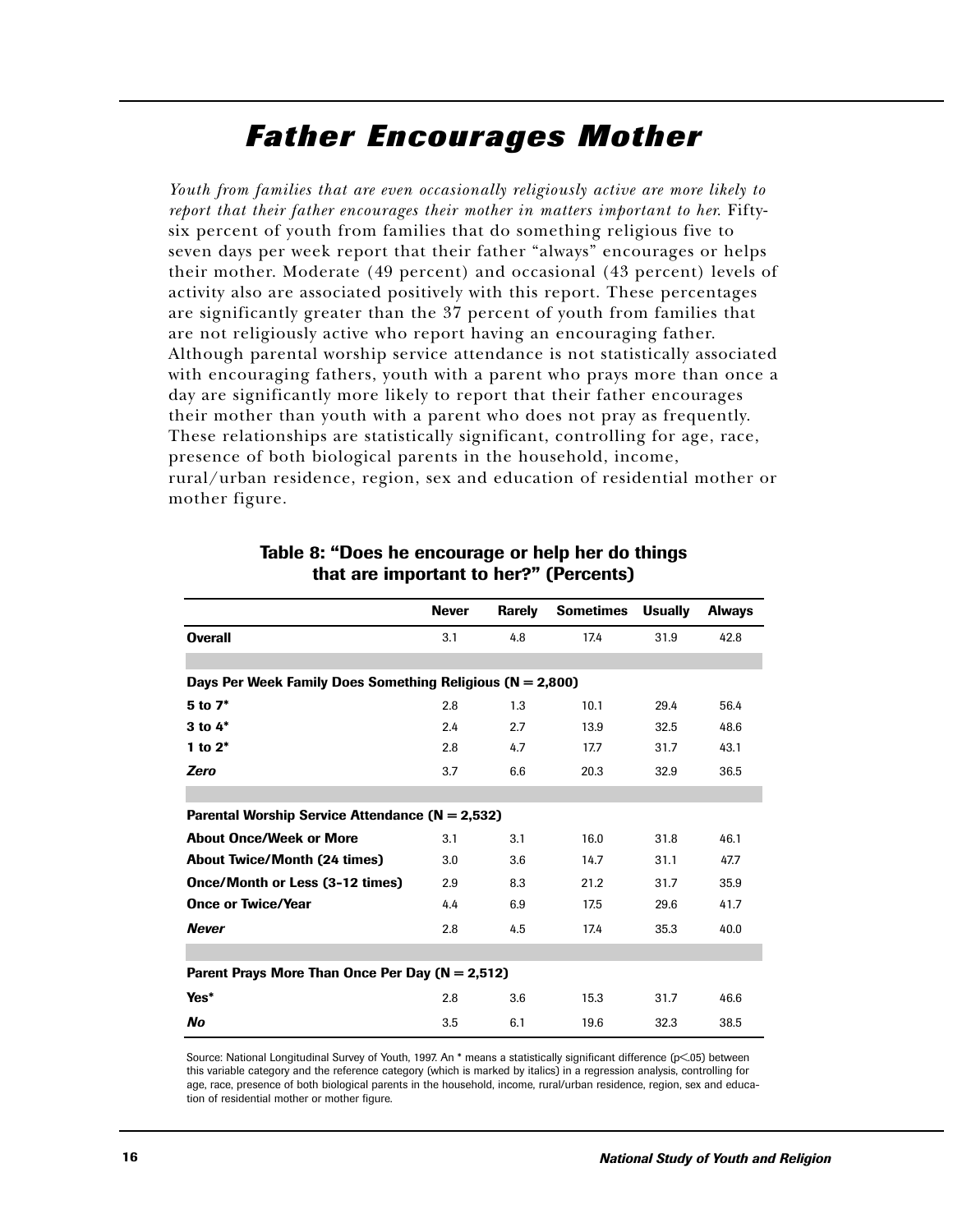### *Father Expresses Love to Mother*

According to youth reports, *fathers are more likely to express love or affection for mothers if a family is religiously active.* More than two out of three youth from families doing something religious five to seven days per week report that their father acts lovingly toward their mother "always," compared with 45 percent of youth from families that are not religiously active. Moderate and occasional religious activity are also positively associated with youth reporting that their father expresses love or affection for their mother. Parental worship service attendance is not statistically associated with this report. However, youth with a parent who prays more than once a day are significantly more likely to consider their father to be loving toward their mother than youth with a parent who prays less frequently. These relationships are statistically significant, controlling for age, race, presence of both biological parents in the household, income, rural/urban residence, region, sex and education of residential mother or mother figure.

|                                                               | <b>Never</b> | <b>Rarely</b> | <b>Sometimes</b> | <b>Usually</b> | <b>Always</b> |
|---------------------------------------------------------------|--------------|---------------|------------------|----------------|---------------|
| <b>Overall</b>                                                | 2.7          | 4.6           | 13.4             | 27.9           | 51.5          |
|                                                               |              |               |                  |                |               |
| Days Per Week Family Does Something Religious ( $N = 2,795$ ) |              |               |                  |                |               |
| $5$ to $7^*$                                                  | 2.2          | 2.7           | 3.7              | 22.5           | 68.9          |
| $3$ to $4^*$                                                  | 2.9          | 0.8           | 8.6              | 27.0           | 60.7          |
| 1 to $2^*$                                                    | 2.5          | 3.9           | 14.2             | 29.4           | 50.0          |
| Zero                                                          | 3.3          | 6.9           | 16.7             | 28.0           | 45.1          |
|                                                               |              |               |                  |                |               |
| Parental Worship Service Attendance (N = 2,529)               |              |               |                  |                |               |
| <b>About Once/Week or More</b>                                | 2.7          | 3.8           | 12.8             | 27.7           | 53.0          |
| <b>About Twice/Month (24 times)</b>                           | 1.9          | 3.6           | 8.8              | 27.1           | 58.6          |
| Once/Month or Less (3-12 times)                               | 2.5          | 4.6           | 16.2             | 31.1           | 45.6          |
| <b>Once or Twice/Year</b>                                     | 2.5          | 6.5           | 15.4             | 25.3           | 50.3          |
| <b>Never</b>                                                  | 4.0          | 5.2           | 12.8             | 25.1           | 52.8          |
|                                                               |              |               |                  |                |               |
| Parent Prays More Than Once Per Day (N = 2,509)               |              |               |                  |                |               |
| Yes*                                                          | 2.7          | 4.2           | 11.5             | 25.6           | 56.0          |
| No                                                            | 2.6          | 4.7           | 15.3             | 29.8           | 47.6          |

**Table 9: "Does he express affection or love for her?" (Percents)**

Source: National Longitudinal Survey of Youth, 1997. An \* means a statistically significant difference (p<05) between this variable category and the reference category (which is marked by italics) in a regression analysis, controlling for age, race, presence of both biological parents in the household, income, rural/urban residence, region, sex and education of residential mother or mother figure.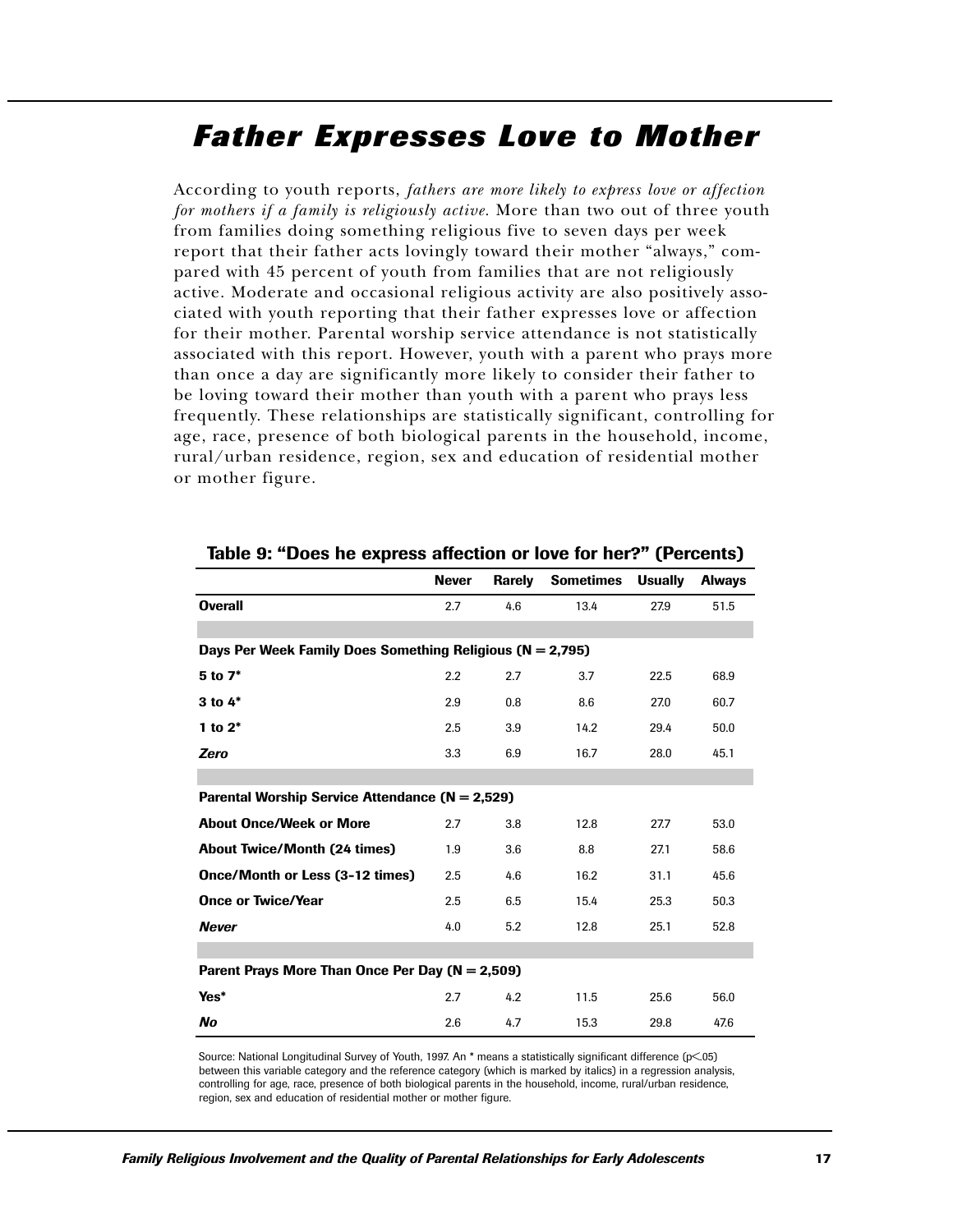### *Father Compromises With Mother*

*Youth from religiously active families are more likely to report that their father is fair and willing to compromise with their mother "always" than youth from families that are not religiously active.* Forty-seven percent of youth from families that do something religious five to seven days per week believe that their father "always" is fair and willing to compromise, compared with just one out of four youth from families that are not religiously active. Furthermore, more than moderate and occasional religious activity is associated positively with youth reporting that their father is fair and willing to compromise. Sporadic worship service attendance by a parent (once a month or less) is mildly associated negatively with youth reporting their father's willingness to compromise with their mother. Youth with a parent who prays more than once a day are more likely to report that their father is "always" fair, compared with youth without a parent who prays as often (37 percent as opposed to 30 percent). These relationships are statistically significant, controlling for age, race, presence of both biological parents in the household, income, rural/urban residence, region, sex and education of residential mother or mother figure.

|                                                               | <b>Never</b> | <b>Rarely</b> | <b>Sometimes</b> | <b>Usually</b> | <b>Always</b> |  |  |
|---------------------------------------------------------------|--------------|---------------|------------------|----------------|---------------|--|--|
| <b>Overall</b>                                                | 3.6          | 6.5           | 19.3             | 37.0           | 33.7          |  |  |
|                                                               |              |               |                  |                |               |  |  |
| Days Per Week Family Does Something Religious ( $N = 2,798$ ) |              |               |                  |                |               |  |  |
| 5 to 7*                                                       | 5.7          | 3.5           | 10.4             | 33.3           | 47.0          |  |  |
| $3$ to $4^*$                                                  | 3.1          | 6.8           | 14.7             | 38.0           | 37.4          |  |  |
| 1 to $2^*$                                                    | 2.6          | 5.7           | 19.7             | 37.4           | 34.6          |  |  |
| Zero                                                          | 4.2          | 8.6           | 22.9             | 37.5           | 26.8          |  |  |
|                                                               |              |               |                  |                |               |  |  |
| Parental Worship Service Attendance $(N = 2,530)$             |              |               |                  |                |               |  |  |
| <b>About Once/Week or More</b>                                | 2.9          | 6.1           | 17.0             | 38.7           | 35.4          |  |  |
| <b>About Twice/Month (24 times)</b>                           | 3.4          | 3.7           | 18.5             | 34.0           | 40.5          |  |  |
| Once/Month or Less (3-12 times)*                              | 3.4          | 7.9           | 26.8             | 33.6           | 28.3          |  |  |
| <b>Once or Twice/Year</b>                                     | 3.8          | 9.7           | 17.8             | 35.0           | 33.8          |  |  |
| <b>Never</b>                                                  | 3.6          | 7.5           | 18.0             | 38.9           | 32.0          |  |  |
|                                                               |              |               |                  |                |               |  |  |
| Parent Prays More Than Once Per Day $(N = 2,509)$             |              |               |                  |                |               |  |  |
| Yes*                                                          | 3.4          | 6.0           | 18.1             | 35.1           | 37.4          |  |  |
| No                                                            | 3.1          | 7.7           | 20.9             | 38.0           | 30.3          |  |  |

#### **Table 10: "Is he fair and willing to compromise when they disagree?" (Percents)**

Source: National Longitudinal Survey of Youth, 1997. An \* means a statistically significant difference (p<05) between this variable category and the reference category (which is marked by italics) in a regression analysis, controlling for age, race, presence of both biological parents in the household, income, rural/urban residence, region, sex and education of residential mother or mother figure.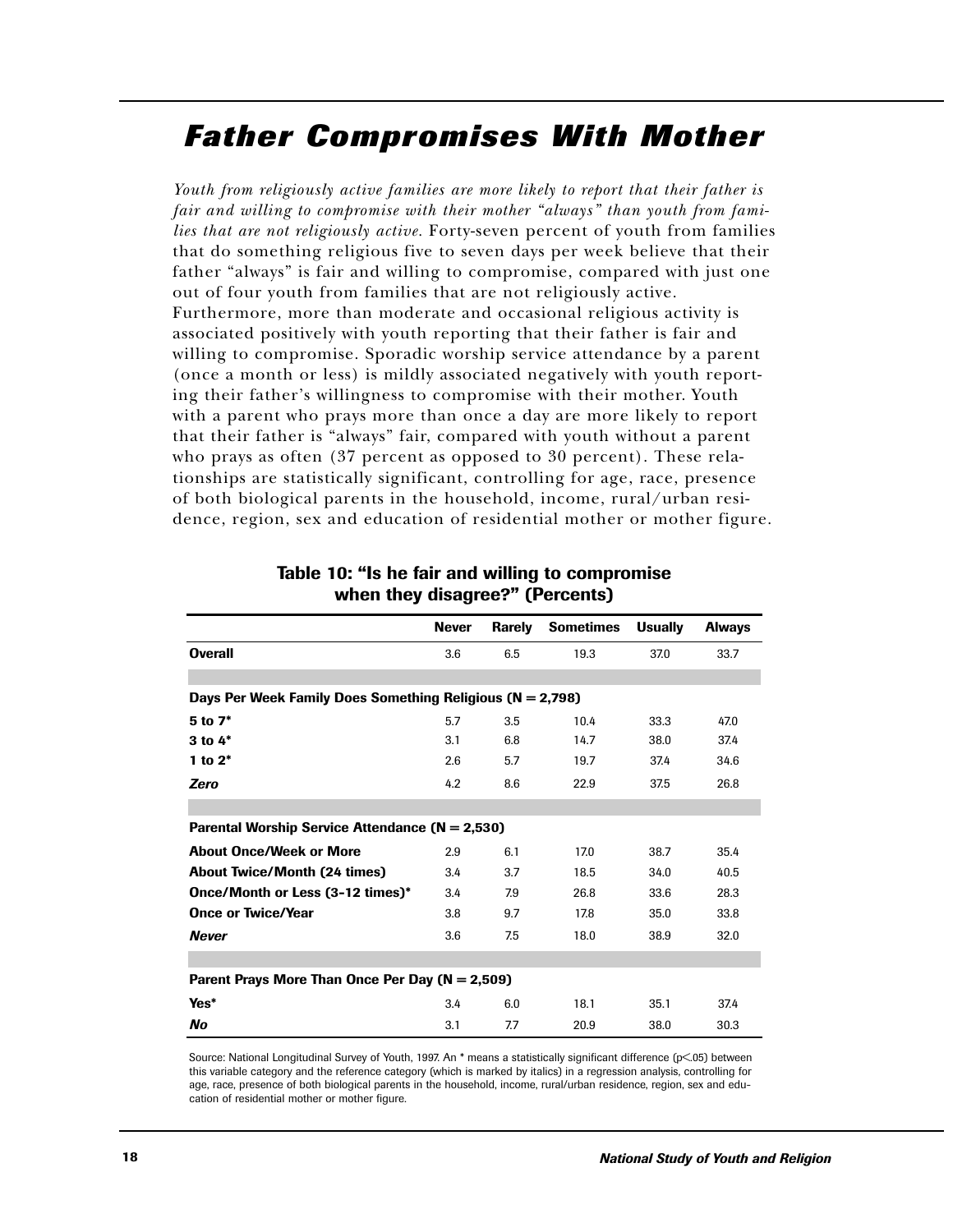### *Father Blames Mother*

*Fathers from religiously active families are less likely to blame mothers for their own problems than fathers from families that are not religiously active,* according to youth reports. Eighty percent of youth whose families do something religious five to seven days per week and 75 percent of youth from families that are moderately religiously active (three to four days per week) report that their father "never" blames their mother for his problems, compared with 67 percent of youth from families that are not religiously active. Neither parental worship service attendance nor parental prayer is statistically associated with youth reporting that their father places blame on their mother for his own problems. These relationships are statistically significant, controlling for age, race, presence of both biological parents in the household, income, rural/urban residence, region, sex and education of residential mother or mother figure.

|                                                                     | <b>Never</b> | <b>Rarely</b> | <b>Sometimes</b> | <b>Usually</b> | <b>Always</b> |  |  |
|---------------------------------------------------------------------|--------------|---------------|------------------|----------------|---------------|--|--|
| <b>Overall</b>                                                      | 70.2         | 19.9          | 6.4              | 2.2            | 1.4           |  |  |
|                                                                     |              |               |                  |                |               |  |  |
| Number of Days Per Week Family Does Something Religious (N = 2,797) |              |               |                  |                |               |  |  |
| 5 to 7*                                                             | 79.8         | 11.7          | 4.0              | 2.4            | 2.1           |  |  |
| $3$ to $4*$                                                         | 74.8         | 18.0          | 3.9              | 2.7            | 0.7           |  |  |
| 1 to 2                                                              | 69.4         | 21.4          | 6.7              | 1.4            | 1.2           |  |  |
| Zero                                                                | 66.8         | 21.1          | 7.4              | 3.1            | 1.6           |  |  |
|                                                                     |              |               |                  |                |               |  |  |
| Parental Worship Service Attendance (N = 2,529)                     |              |               |                  |                |               |  |  |
| <b>About Once/Week or More</b>                                      | 71.4         | 19.9          | 6.0              | 1.6            | 1.1           |  |  |
| <b>About Twice/Month (24 times)</b>                                 | 72.8         | 19.6          | 5.4              | 1.2            | 1.1           |  |  |
| Once/Month or Less (3-12 times)                                     | 66.2         | 22.4          | 7.2              | 2.3            | 1.9           |  |  |
| <b>Once or Twice/Year</b>                                           | 71.4         | 15.3          | 7.3              | 4.9            | 1.1           |  |  |
| <b>Never</b>                                                        | 70.3         | 19.9          | 6.4              | 2.2            | 1.3           |  |  |
|                                                                     |              |               |                  |                |               |  |  |
| Parent Prays More Than Once Per Day (N = 2,510)                     |              |               |                  |                |               |  |  |
| <b>Yes</b>                                                          | 73.5         | 17.3          | 5.9              | 1.9            | 1.5           |  |  |
| No                                                                  | 67.1         | 22.3          | 6.9              | 2.6            | 1.1           |  |  |

#### **Table 11: "Does he blame her for his problems?" (Percents)**

Source: National Longitudinal Survey of Youth, 1997. An \* means a statistically significant difference (p<.05) between this variable category and the reference category (which is marked by italics) in a regression analysis, controlling for age, race, presence of both biological parents in the household, income, rural/urban residence, region, sex and education of residential mother or mother figure.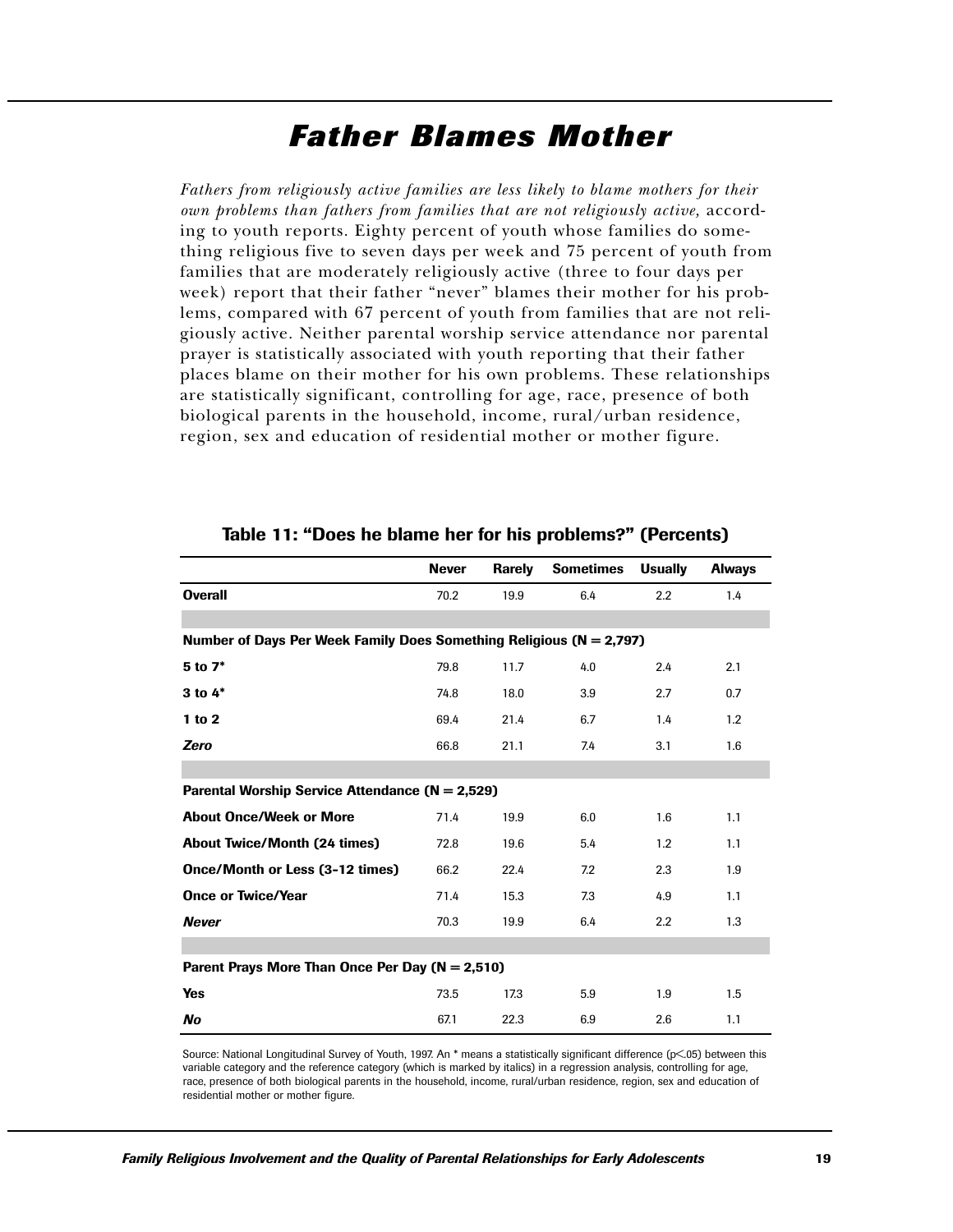### *Father Insults Mother*

According to youth reports, *fathers from religiously active families are significantly less likely to insult mothers than fathers from families that are not religiously active.* Just more than seven out of 10 youth from families that do something religious five to seven days per week and 63 percent of youth from moderately religiously active families (three to four days per week) report that their father "never" insults or criticizes their mother or her ideas. This percentage contrasts with 53 percent of youth from families not involved in religious activity at all. Parental worship service attendance is not statistically associated with youth reports their father insulting their mother. However, youth with a parent who prays more than once a day are more likely to report that their father "never" insults or criticizes their mother (62 percent as opposed to 53 percent). These relationships are statistically significant, controlling for age, race, presence of both biological parents in the household, income, rural/urban residence, region, sex and education of residential mother or mother figure.

|                                                               | <b>Never</b> | <b>Rarely</b> | <b>Sometimes</b> | <b>Usually</b> | <b>Always</b> |  |  |
|---------------------------------------------------------------|--------------|---------------|------------------|----------------|---------------|--|--|
| <b>Overall</b>                                                | 57.1         | 28.3          | 10.8             | 2.7            | 1.0           |  |  |
|                                                               |              |               |                  |                |               |  |  |
| Days Per Week Family Does Something Religious ( $N = 2,800$ ) |              |               |                  |                |               |  |  |
| 5 to 7*                                                       | 71.0         | 20.8          | 5.8              | 1.0            | 1.4           |  |  |
| $3$ to $4^*$                                                  | 63.2         | 24.7          | 6.7              | 3.9            | 1.4           |  |  |
| $1$ to $2$                                                    | 55.5         | 29.7          | 11.6             | 2.4            | 0.8           |  |  |
| Zero                                                          | 53.1         | 29.8          | 12.5             | 3.5            | 1.1           |  |  |
|                                                               |              |               |                  |                |               |  |  |
| Parental Worship Service Attendance (N = 2,532)               |              |               |                  |                |               |  |  |
| <b>About Once/Week or More</b>                                | 58.8         | 27.6          | 10.3             | 2.3            | 1.0           |  |  |
| <b>About Twice/Month (24 times)</b>                           | 62.9         | 24.7          | 8.3              | 2.3            | 1.7           |  |  |
| Once/Month or Less (3-12 times)                               | 52.2         | 32.1          | 13.1             | 2.5            | 0.2           |  |  |
| <b>Once or Twice/Year</b>                                     | 55.6         | 30.9          | 10.0             | 2.7            | 0.8           |  |  |
| <b>Never</b>                                                  | 57.8         | 25.0          | 12.3             | 3.1            | 1.7           |  |  |
|                                                               |              |               |                  |                |               |  |  |
| Parent Prays More Than Once Per Day ( $N = 2,512$ )           |              |               |                  |                |               |  |  |
| Yes*                                                          | 62.0         | 25.0          | 9.8              | 2.3            | 1.0           |  |  |
| No                                                            | 53.0         | 31.3          | 12.2             | 2.7            | 0.8           |  |  |

#### **Table 12: "Does he insult or criticize her or her ideas?" (Percents)**

Source: National Longitudinal Survey of Youth, 1997. An \* means a statistically significant difference (p<.05) between this variable category and the reference category (which is marked by italics) in a regression analysis, controlling for age, race, presence of both biological parents in the household, income, rural/urban residence, region, sex and education of residential mother or mother figure.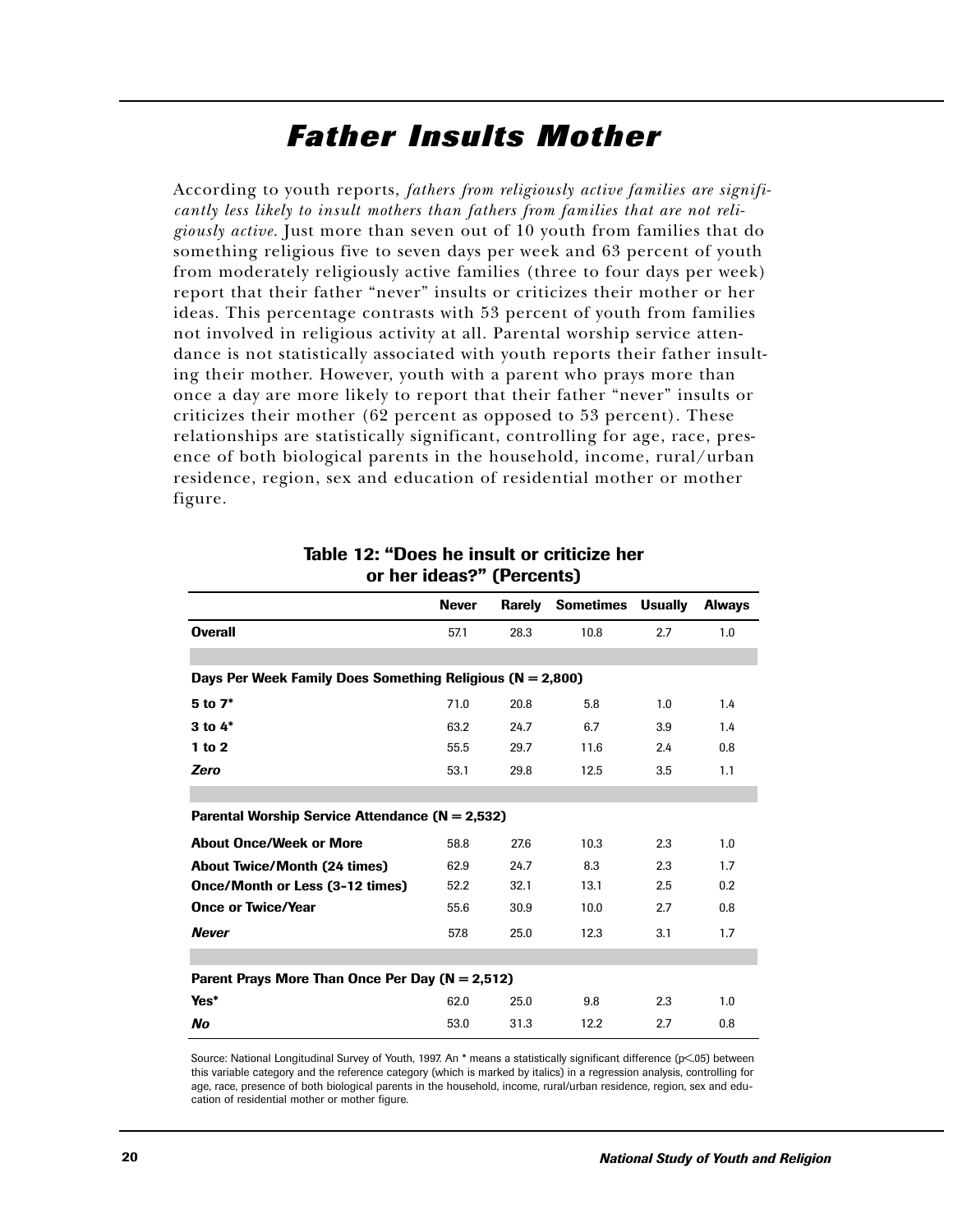### *Father Screams at Mother*

*Youth who come from families that are religiously active are less likely than youth from families that are not religiously active to report that their father screams or yells at their mother when angry.* Fifty-three percent of youth from families that do something religious five to seven days per week and 47 percent of youth from moderately religiously active families (three to four days per week) report that their father "never" screams or yells at their mother when he is angry. This percentage compares with just less than the four out of 10 youth from families not involved in religious activity at all that report their father "never" screams. Parental prayer is not statistically associated with the youth's perception of their father's tendency to scream at their mother. These relationships are statistically significant, controlling for age, race, presence of both biological parents in the household, income, rural/urban residence, region, sex and education of residential mother or mother figure.

|                                                           | <b>Never</b> | <b>Rarely</b> | <b>Sometimes</b> | <b>Usually</b> | <b>Always</b> |  |  |
|-----------------------------------------------------------|--------------|---------------|------------------|----------------|---------------|--|--|
| <b>Overall</b>                                            | 42.2         | 31.9          | 16.1             | 6.1            | 3.7           |  |  |
|                                                           |              |               |                  |                |               |  |  |
| Days Per Week Family Does Something Religious (N = 2,797) |              |               |                  |                |               |  |  |
| $5$ to $7^*$                                              | 53.2         | 29.3          | 10.0             | 4.0            | 3.5           |  |  |
| $3$ to $4^*$                                              | 47.2         | 32.9          | 13.6             | 2.1            | 4.1           |  |  |
| 1 to 2                                                    | 41.5         | 32.2          | 16.8             | 6.2            | 3.3           |  |  |
| Zero                                                      | 38.2         | 32.4          | 17.9             | 7.5            | 4.0           |  |  |
|                                                           |              |               |                  |                |               |  |  |
| Parental Worship Service Attendance $(N = 2,529)$         |              |               |                  |                |               |  |  |
| <b>About Once/Week or More</b>                            | 45.6         | 31.5          | 13.9             | 5.6            | 3.5           |  |  |
| <b>About Twice/Month (24 times)</b>                       | 47.0         | 31.9          | 14.8             | 3.5            | 2.8           |  |  |
| Once/Month or Less (3-12 times)*                          | 33.4         | 33.8          | 21.8             | 7.5            | 3.5           |  |  |
| <b>Once or Twice/Year</b>                                 | 40.4         | 35.2          | 12.5             | 7.8            | 4.1           |  |  |
| <b>Never</b>                                              | 42.3         | 31.2          | 15.3             | 7.0            | 4.2           |  |  |
|                                                           |              |               |                  |                |               |  |  |
| Parent Prays More Than Once Per Day $(N = 2,509)$         |              |               |                  |                |               |  |  |
| Yes                                                       | 45.3         | 31.5          | 13.8             | 5.8            | 3.6           |  |  |
| No                                                        | 39.5         | 33.2          | 17.1             | 6.6            | 3.6           |  |  |

#### **Table 13: "Does he scream or yell at her when he is angry?" (Percents)**

Source: National Longitudinal Survey of Youth, 1997. An \* means a statistically significant difference (p<.05) between this variable category and the reference category (which is marked by italics) in a regression analysis, controlling for age, race, presence of both biological parents in the household, income, rural/urban residence, region, sex and education of residential mother or mother figure.